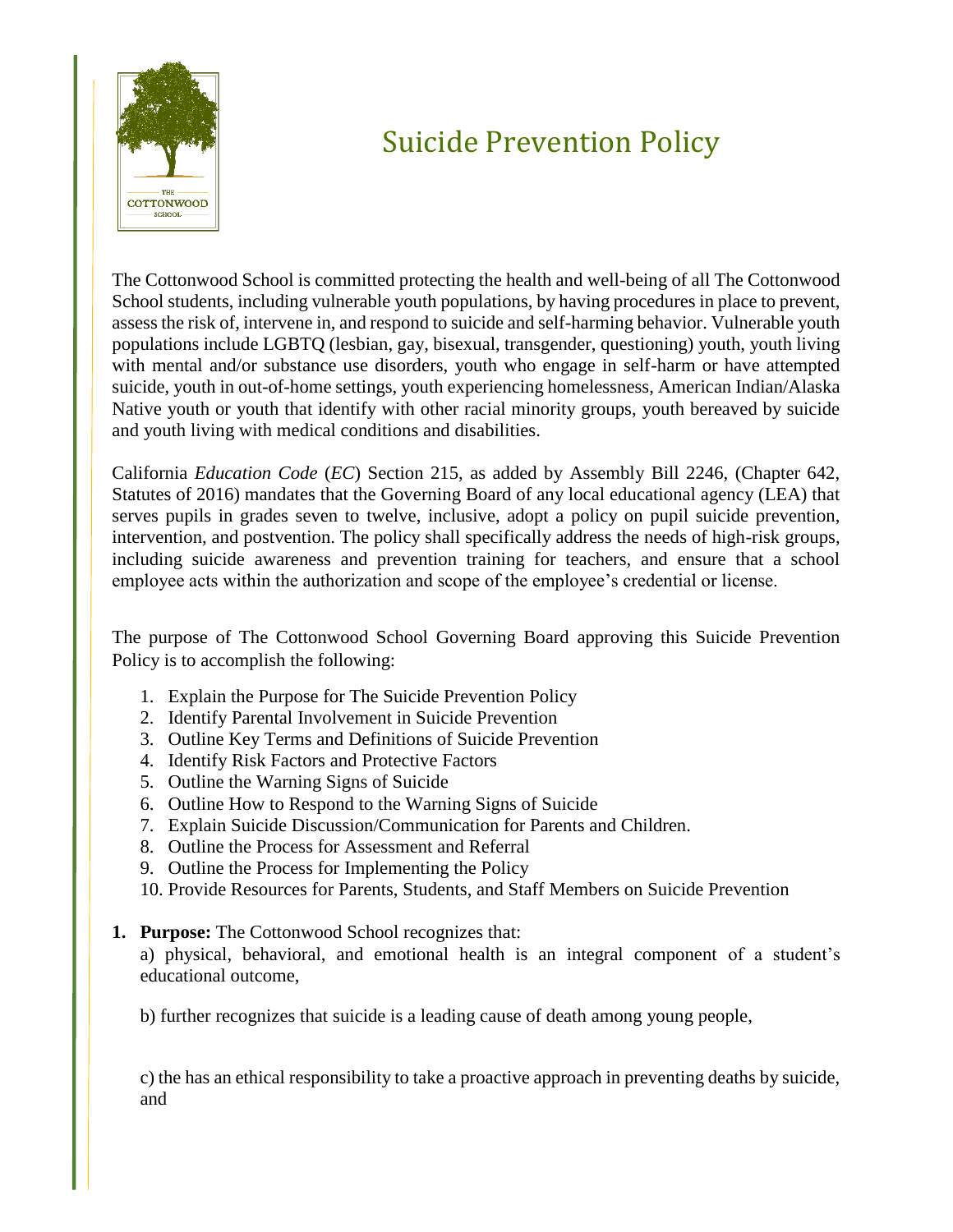d) acknowledges the school's role in providing an environment which is sensitive to individual and societal factors that place youth at greater risk for suicide and one which helps to foster positive youth development.

In recognition of the need to protect the health, safety and welfare of its students, to promote healthy development, to safeguard against the threat or attempt of suicide among school aged youth, and to address barriers to learning, The Cottonwood School hereby adopts a policy, which corresponds with and supports other federal, state and local efforts to provide youth with prevention education, early identification and intervention, and access to all local resources to promote health and prevent personal harm or injury.

With the intention of creating a safe and nurturing educational entity that minimizes suicidal ideation in students, we also recognize our duty to protect the health, safety, and welfare of our students, and aim to safeguard students and staff against suicide attempts, deaths and other trauma associated with suicide. These safeguards include ensuring adequate supports for students, staff, and families affected by suicide attempts and loss. Because the emotional wellness of students greatly impacts learning, motivation, and educational success, the current policy shall be paired with other policies that support the emotional and behavioral wellness of students. Our policy is based on research and best practices in suicide prevention, and has been adopted with the understanding that suicide prevention activities decrease suicide risk, increase help-seeking behavior, identify those at risk of suicide, and decrease suicidal behaviors. Empirical evidence refutes a common belief that talking about suicide can increase risk or "place the idea in someone's mind."

In an attempt to reduce suicidal behavior and its impact on students and families, the school has developed strategies for suicide prevention, intervention, and postvention, and the identification of the mental health challenges frequently associated with suicidal thinking and behavior. These strategies shall include professional development for parents/guardians, caregivers, students, and school personnel who regularly interact with students or serve in a position to recognize the risk factors and warning signs of suicide.

**2. Parental/Guardian Involvement**: Parents and guardians play a key role in youth emotional and behavioral health, including suicide prevention. This policy is meant to be used as a tool for parents/guardians to be informed and actively involved in decisions regarding a child's welfare. Parents/guardians who learn the warning signs and risk factors for suicide are better equipped to connect with professional help when necessary. The school encourages and advises parents/guardians to take every statement regarding suicide or personal harm seriously and avoid assuming that a child is simply seeking attention.

Parents and guardians can also contribute to factors and conditions that reduce vulnerability to suicidal and self-harming behavior, for vulnerable youth populations. Feeling accepted by parents or guardians is a critical protective factor for vulnerable youth populations. As educators, The Cottonwood School faculty and staff can help protect vulnerable youth populations by ensuring that parents and guardians have adequate resources regarding family acceptance and the essential role it plays in students' behavioral and emotional health.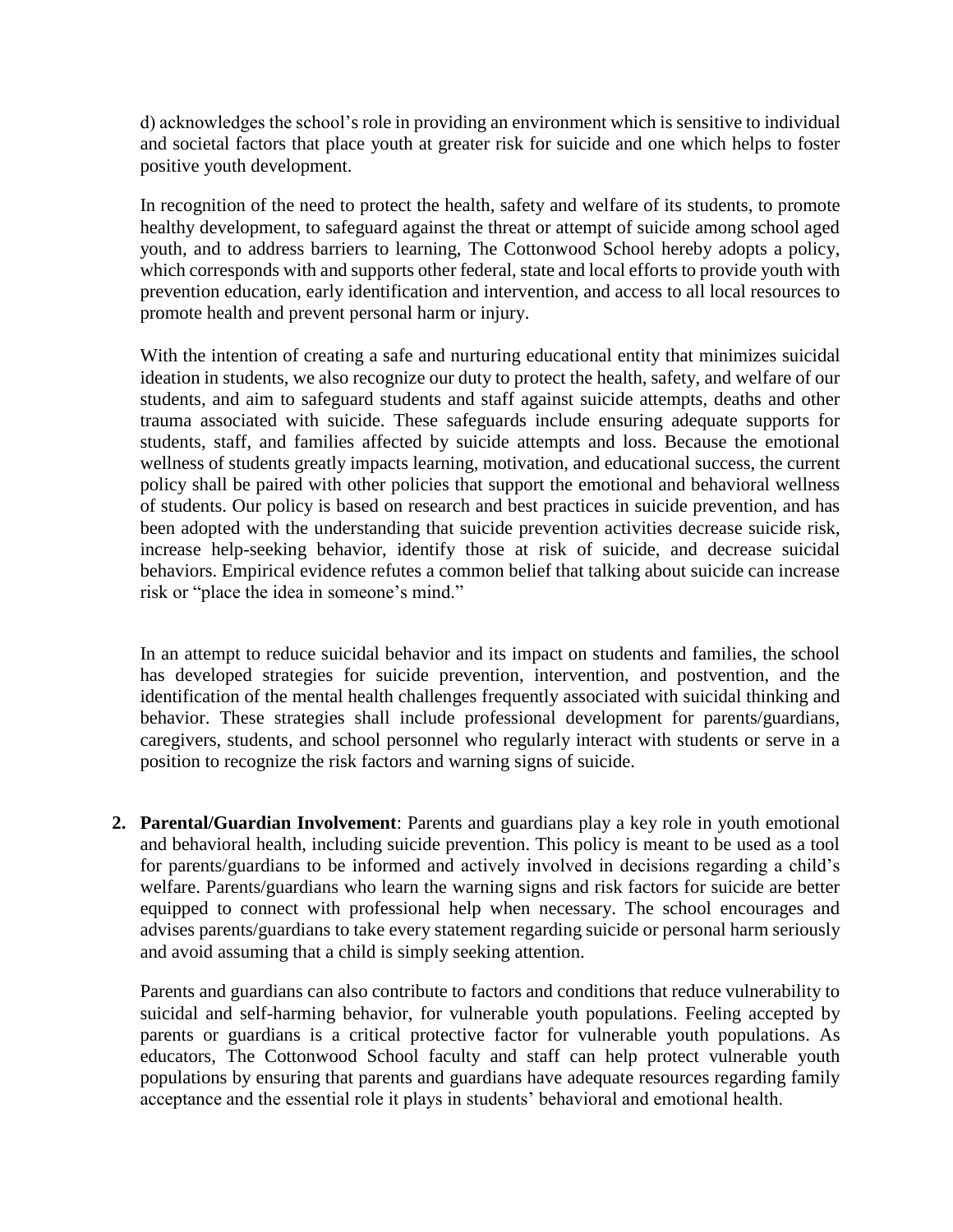**3. Student Participation and Education:** The Cottonwood School along with its partners has carefully reviewed available student curricula to ensure it promotes the mental health model of suicide prevention and does not encourage the use of the stress model to explain suicide.

Under the supervision of school-employed mental health professionals, and following consultation with county and community mental health agencies, students shall:

- Receive developmentally appropriate, student-centered education about the warning signs of mental health challenges and emotional distress;
- Receive developmentally appropriate guidance regarding the School's suicide prevention, intervention, and referral procedures.
- The content of the education shall include:
	- o Coping strategies for dealing with stress and trauma;
	- o How to recognize behaviors (warning signs) and life issues (risk factors) associated with suicide and mental health issues in oneself and others;
	- o Emphasis on reducing the stigma associated with mental illness and the fact that early prevention and intervention can drastically reduce the risk of suicide.

Student-focused suicide prevention education can be incorporated into classroom curricula (e.g., health classes, freshman orientation classes, science, and physical education).

The Cottonwood School will support the creation and implementation of programs and/or activities on campus that raise awareness about mental wellness and suicide prevent (e.g., Mental Health Awareness Weeks, Peer Counseling Programs, Freshman Success Programs).

## **4. Key Terms and Definitions:**

- *At Risk* A student who is defined as high risk for suicide is one who has made a suicide attempt, has the intent to die by suicide, or has displayed a significant change in behavior suggesting the onset or deterioration of a mental health condition. The student may have thought about suicide including potential means of death and may have a plan. In addition, the student may exhibit feelings of isolation, hopelessness, helplessness, and the inability to tolerate any more pain. This situation would necessitate a referral, as documented in the following procedures.
- *Crisis Team* A multidisciplinary team of primarily administrative, mental health, safety professionals, and support staff whose primary focus is to address crisis preparedness, intervention/response, and recovery. These professionals have been specifically trained in crisis preparedness through recovery and take the leadership role in developing crisis plans, ensuring school staff can effectively execute various crisis protocols, and may provide mental health services for effective crisis interventions and recovery supports.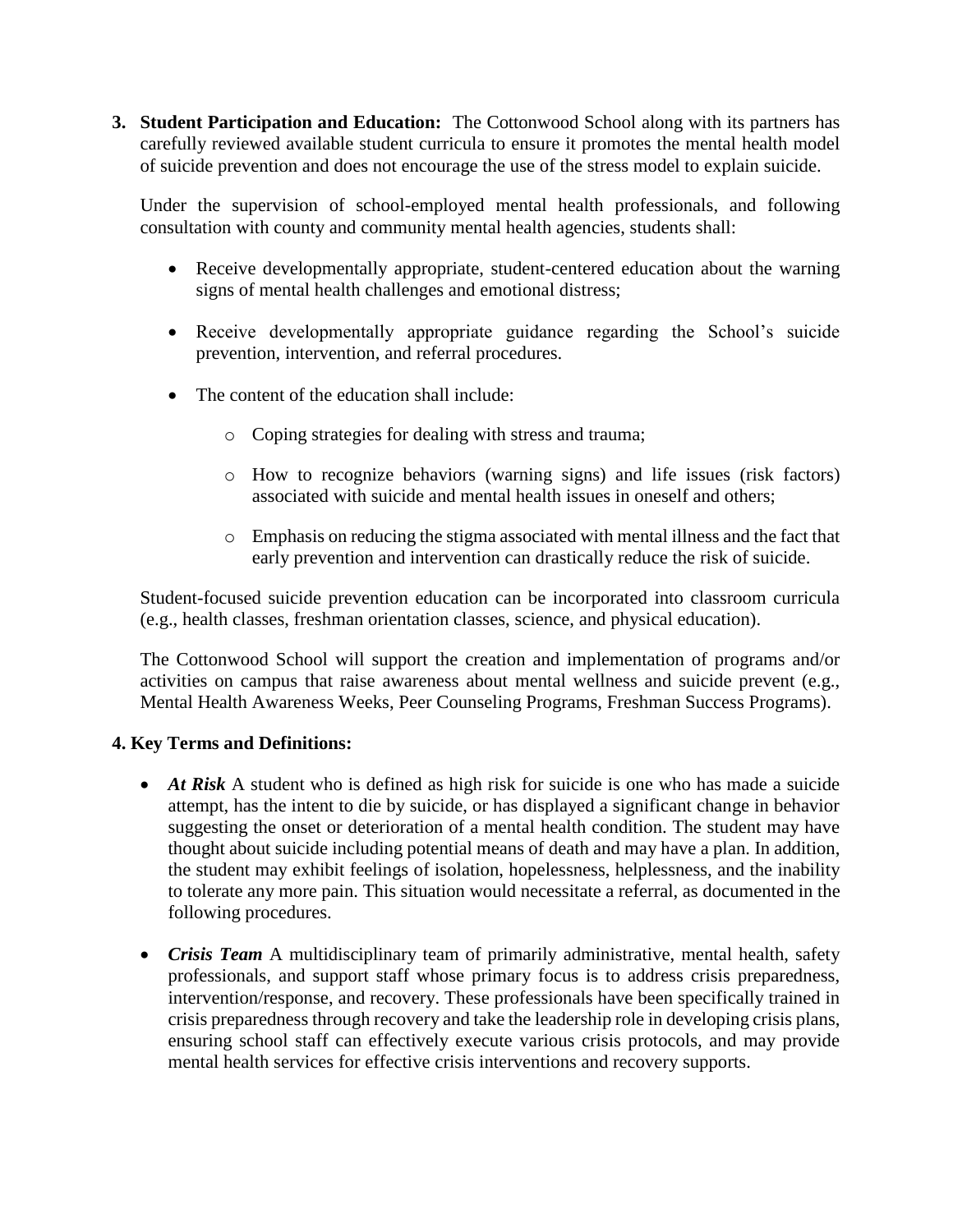- *Mental Health* A state of mental and emotional being that can impact choices and actions that affect wellness. Mental health problems include mental and substance use disorders.
- **Postvention** Suicide postvention is a crisis intervention strategy designed to reduce the risk of suicide and suicide contagion, provide the support needed to help survivors cope with a suicide death, address the social stigma associated with suicide, and disseminate factual information after the suicide death of a member of the school community.
- Risk Assessment An evaluation of a student vertility who may be at risk for suicide, conducted by the appropriate school staff (e.g., school psychologist or school counselor). This assessment is designed to elicit information regarding the student's intent to die by suicide, previous history of suicide attempts, presence of a suicide plan and its level of lethality and availability, presence of support systems, and level of hopelessness and helplessness, mental status, and other relevant risk factors.
- *Risk Factors for Suicide* Characteristics or conditions that increase the chance that a person may try to take his or her life. Suicide risk tends to be highest when someone has several risk factors at the same time. Risk factors may encompass biological, psychological, and or social factors in the individual, family, and environment.
- *Self-Harm* Behavior that is self-directed and deliberately results in injury or the potential for injury to oneself. Can be categorized as either non-suicidal or suicidal. Although selfharm often lacks suicidal intent, youth who engage in self-harm are more likely to attempt suicide.
- *Suicide* Death caused by self-directed injurious behavior with any intent to die as a result of the behavior. Note: The coroner's or medical examiner's office must first confirm that the death was a suicide before any school official may state this as the cause of death.
- *Suicide Attempt* A self-injurious behavior for which there is evidence that the person had at least some intent to kill himself or herself. A suicide attempt may result in death, injuries, or no injuries. A mixture of ambivalent feelings such as wish to die and desire to live is a common experience with most suicide attempts. Therefore, ambivalence is not a sign of a less serious or less dangerous suicide attempt.
- *Suicidal Behavior* Suicide attempts, intentional injury to self-associated with at least some level of intent, developing a plan or strategy for suicide, gathering the means for a suicide plan, or any other overt action or thought indicating intent to end one's life.
- *Suicide Contagion* The process by which suicidal behavior or a suicide influences an increase in the suicidal behaviors of others. Guilt, identification, and modeling are each thought to play a role in contagion. Although rare, suicide contagion can result in a cluster of suicides.
- *Suicidal Ideation* Thinking about, considering, or planning for self-injurious behavior which may result in death. A desire to be dead without a plan or intent to end one's life is still considered suicidal ideation and should be taken seriously.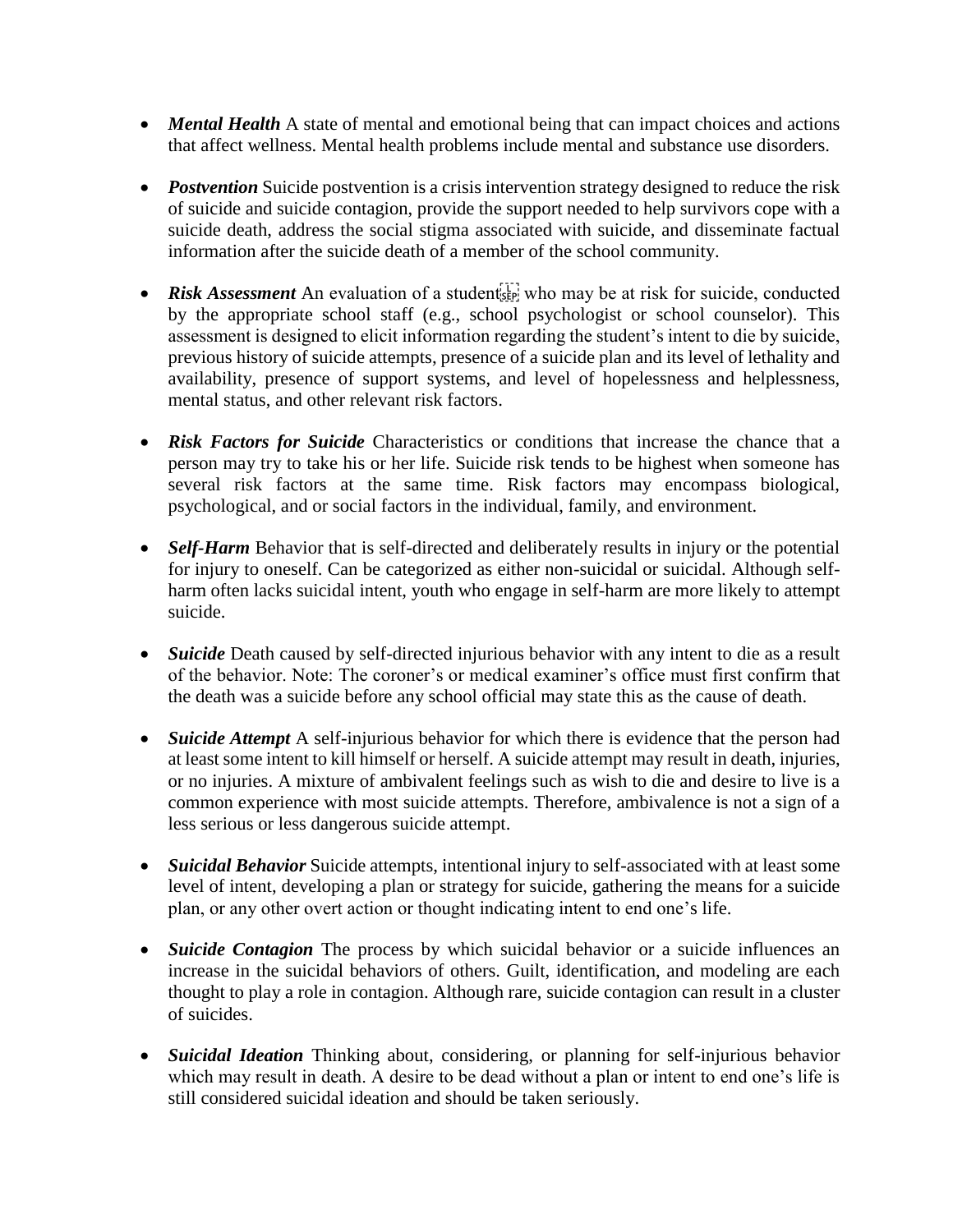#### **5. Risk Factors and Protective Factors:**

**Risk Factors** are characteristics or conditions that increase the chance that a person may try to take her or his life or participate in self-harming behaviors. These risks tend to be highest when someone has several risk factors at the same time.

#### **The most frequently cited risk factors for suicide are:**

- 1. Major depression (feeling down in a way that impacts your daily life) or bipolar disorder (severe mood swings)
- 2. Problems with alcohol or drugs
- 3. Unusual thoughts and behavior or confusion about reality
- 4. Personality traits that create a pattern of intense, unstable relationships or trouble with the law
- 5. Impulsivity and aggression, especially along with a mental disorder
- 6. Previous suicide attempt or family history of a suicide attempt or mental disorder
- 7. Serious medical condition and /or pain

It is important to bear in mind that the large majority of people with mental disorders or other suicide risk factors do not engage in suicidal behavior.

**Protective Factors** are characteristics or conditions that may help to decrease a person's risk of suicide or self-harming behaviors. While these factors do not eliminate the possibility of suicide, especially in someone with risk factors, they may help to reduce that risk. Protective factors for suicide have not been studied as thoroughly as risk factors, so less is known about them.

## **The most frequently cited protective factors of suicide include:**

- 1. Receiving effective mental health care
- 2. Positive connections to family, peers, community, and social institutions such as marriage and religion that foster resilience
- 3. The skills and ability to solve problems

## **It is important for school districts to be aware of student populations that are at elevated risk of suicidal or self-harming behavior based on various factors:**

- 1. Youth living with mental and/or substance use disorders. While the large majority of people with mental disorders do not engage in suicidal behavior, people with mental disorders account for more than 90 percent of deaths by suicide. Mental disorders, in particular depression or bipolar (manic-depressive) disorder, alcohol or substance abuse, schizophrenia and other psychotic disorders, borderline personality disorder, conduct disorders, and anxiety disorders are important risk factors for suicidal behavior among your people. The majority of people suffering from these mental disorders are not engaged in treatment, therefore school staff may play a pivotal role in recognizing and referring the student to treatment that may reduce risk.
- 2. Youth who engage in self-harm or have attempted suicide. Suicide risk among those who engage in self-harm is significantly higher than the general population. Whether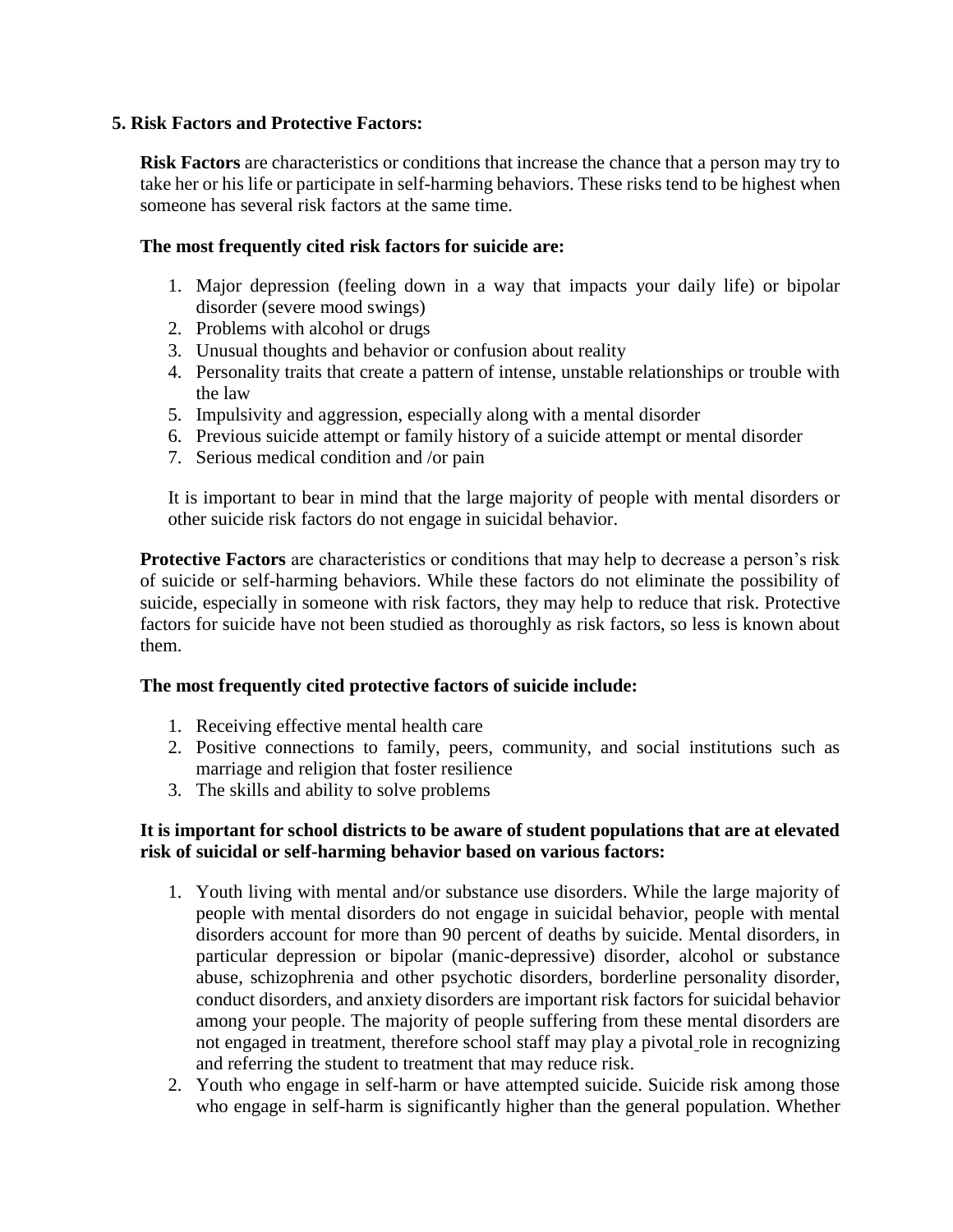or not they report suicidal intent, people who engage in self-harm are at elevated risk for dying by suicide within 10 years. Additionally, a previous suicide attempt is a known predictor of suicide death. Many adolescents who have attempted suicide do not receive necessary follow up care.

- 3. Youth in out-of-home settings. Youth involved in the juvenile justice or child welfare systems have a high prevalence of many risk factors of suicide. Young people involved in the juvenile justice system die by suicide at a rate about four times greater than the rate among youth in the general population. Though comprehensive suicide data on youth in foster care does not exist, one research found that youth in foster care were more than twice as likely to have considered suicide and almost four times more likely to have attempted suicide than their peers not in foster care.
- 4. Youth experiencing homelessness. For youth experiencing homelessness, rates of suicide attempts are higher than those of the adolescent population in general. These young people also have higher rates of mood disorders, conduct disorders, and posttraumatic stress disorder.
- 5. American Indian/Alaska Native youth. In 2009, the rate of suicide among American Indian / Alaska Native youth ages 15-19 was more than twice that of the general youth population. Risk factors that can affect this group include substance use, discrimination, lack of access to mental health care, and historical trauma.
- 6. LGBTQ (lesbian, gay, bisexual, transgender, or questioning) youth. The CDC finds that LGBTQ youth are four times more likely, and questioning youth are three times more likely, to attempt suicide as their straight peers. The American Association of Suicidology reports that nearly half of young transgender people have seriously considered taking their lives and one quarter report having made suicide attempt. Suicidal behavior among LGBTQ youth can be related to experiences of discrimination, family rejections, harassment, bullying, violence and victimization. For those youth with baseline risk for suicide (especially those with a mental disorder), these experiences can place them at increased risk. It is these societal factors, in concert with other individual factors such as mental health history, and not the fact of being LGBTQ that will elevate the risk of suicidal behavior for LGBTQ youth.
- 7. Youth bereaved by suicide. Studies show that those who have experience suicide loss, through the death of a friend or loved one, are at increased risk for suicide themselves.
- 8. Youth living with medical conditions and disabilities. A number of physical conditions are associated with an elevated risk for suicidal behavior. Some of the conditions include chronic pain, loss of mobility, disfigurement, cognitive styles that make problem-solving a challenge, and other chronic limitations. Adolescents with asthma are more likely to report suicidal ideation and behavior than those without asthma. Additionally, studies show that suicide rates are significantly higher among people with certain types of disabilities, such as those with multiple sclerosis or spinal cord injuries.
- **6. Warning Signs of Suicide**: It is vital to suicide prevention that individuals are equipped to recognize the warning signs of someone who is seriously contemplating suicide. Behaviors that may mean a person is at *immediate* risk for suicide and thus prompt you to take action right away include:
	- Talking about wanting to die or to kill one's self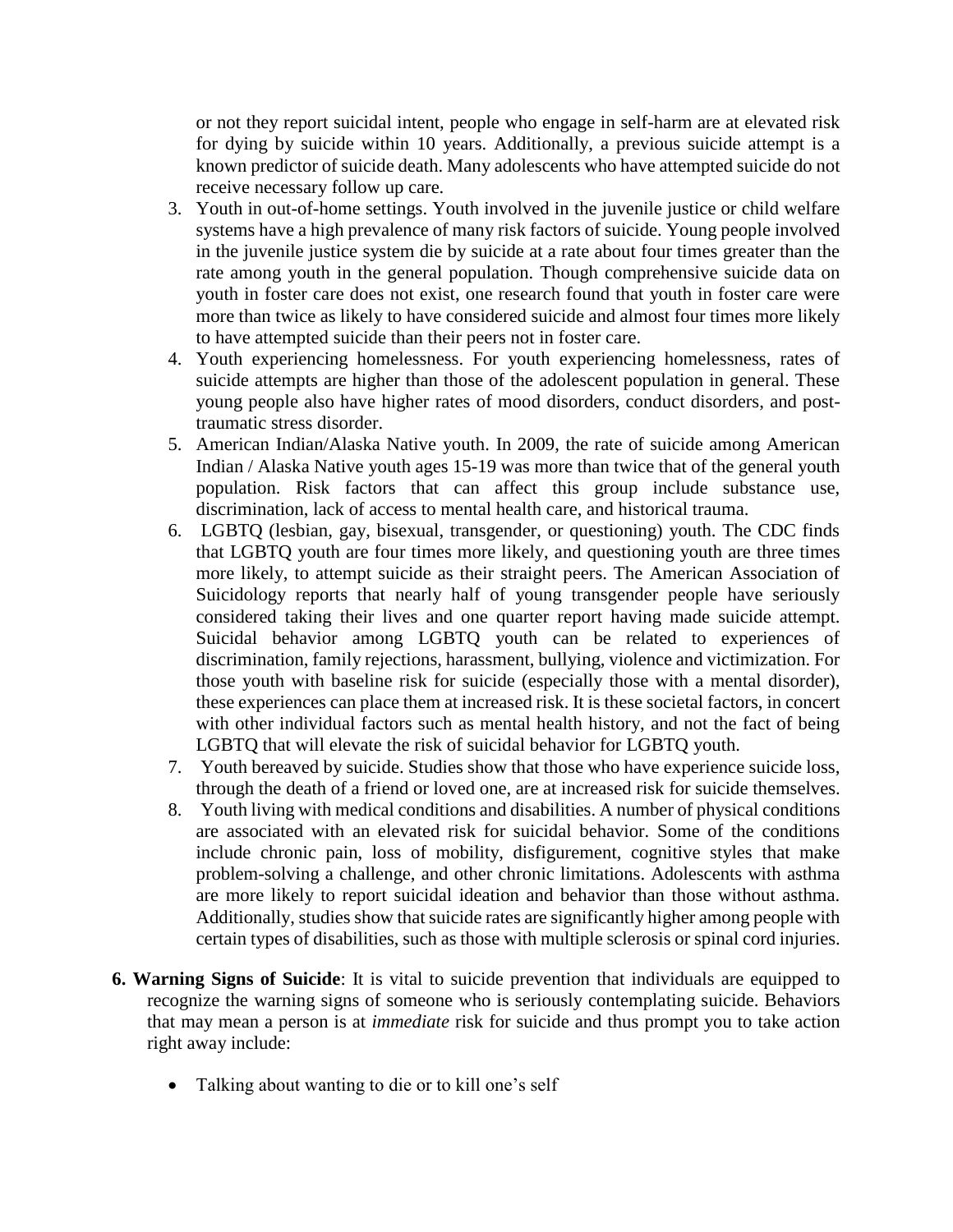- Looking for a way to kill one's self, such as a new or sudden interest in buying a gun
- Talking about feeling hopeless or like there's no point in living or carrying on
- Unusual or unexpected visits or calls to family and friends to say "goodbye" as if they will not be seen again
- Sudden efforts to get one's affairs in order, e.g., making a will out of the blue or giving away prized possessions
- A sudden sense of calm and happiness; though this might sound contradictory, if an extremely depressed person suddenly seems calm or happy, this can mean the person has made a decision to commit suicide. *Do not assume a person expressing a desire to die is joking*. Ask if they are serious. And make sure to follow up. Someone might say they are only joking when in fact the "joke" is motivated by a sincere desire to die. Suicide is not a joking matter; do not treat it as such. Less immediate, but still concerning, warning signs of suicidal ideation include:
- Feeling anxious or agitated
- Sudden reckless behavior
- Significant changes in sleep behavior (hardly sleeping, sleeping too much)
- Withdrawing or isolating from others
- Talking about feeling trapped
- Talking about pain feeling unbearable
- Talking about being a burden to others
- Increased use/abuse of alcohol or drugs
- Extreme mood swings

*The above behaviors do not necessarily indicate suicidal ideation in and of themselves. However, when combined with other factors (like a recent, painful loss or public moment of humiliation), they should take on a new sense of urgency to intervene with help.*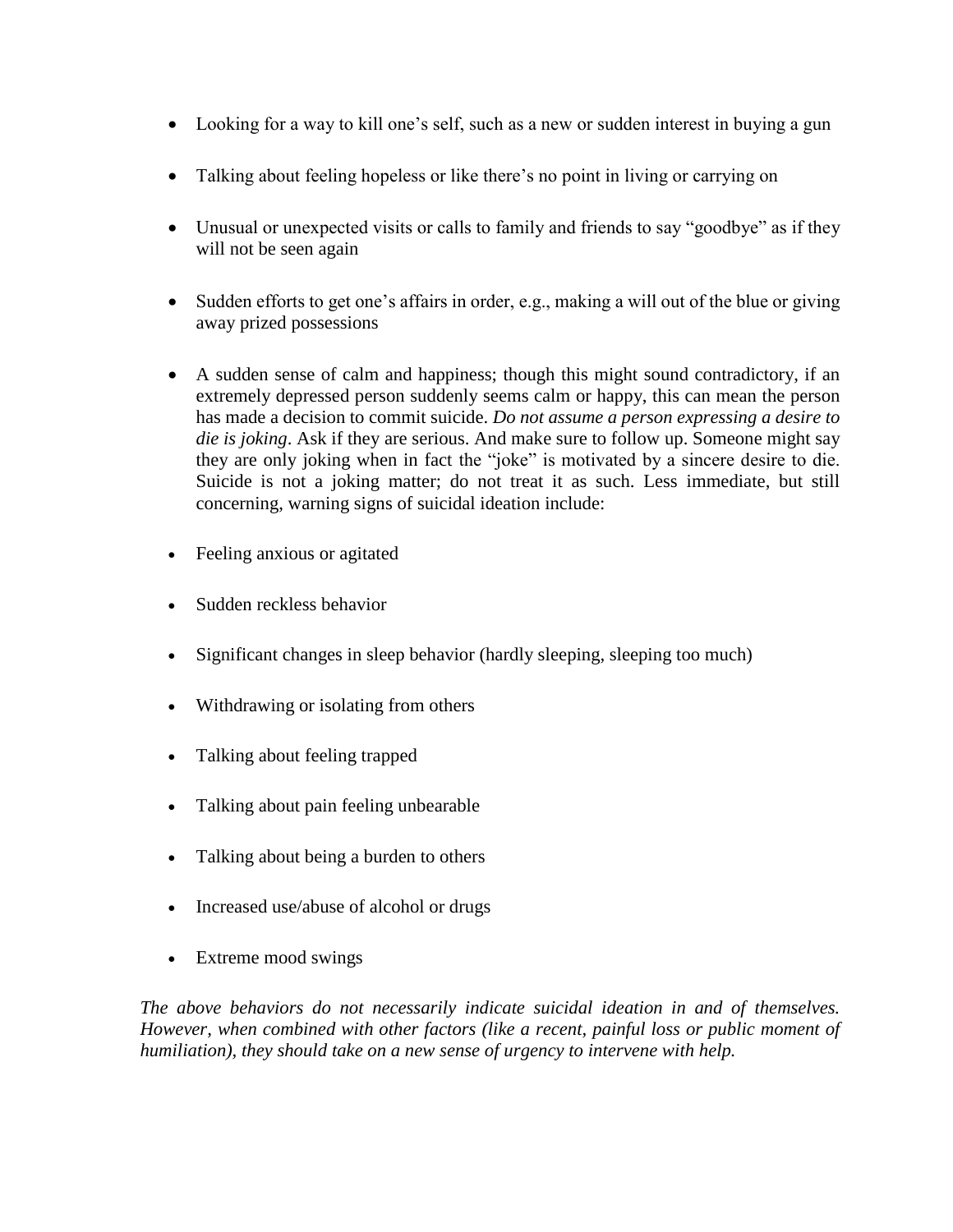- **7. Responding to the Warning Signs**: The most important thing you can do is *take the person seriously*. Do not judge them; do not make them feel bad; do not make a joke about it even if it makes you feel uncomfortable. Above all, do not assume the person is only seeking attention. That is not your judgment to make and you making it could be a life-threatening mistake. Be there, support them, and take immediate action. That immediate action should include, at the very minimum, the following:
	- Talk to the person. Let them know you care about them.
	- Listen without judging. This means you need to set aside whatever religious or theological beliefs you have about suicide in the abstract. This moment is about helping the human being in front of you who needs support.
	- Try not to act/appear shocked. The person is already in distress; an overwhelming display of emotions on your part could only further distress them and make them feel they should not talk to you.
	- Ask the person directly, "Are you thinking of ending your life?" or "Are you considering killing yourself?" Though it might make *you* uncomfortable, remember these four concrete questions: Suicidal? Method? Have what you need to follow through with plan? When?

The more information you know, the better you can help the suicidal person as well as the professionals that need to get involved. Also, asking these questions can help you determine how significant the risk. The more developed the person's suicidal plan, the higher the risk. For example, if the person has a method and a time in mind, the risk is extremely high.

- If the person says, "No," continue to be with the person and give support and stay in touch for the next few days, repeating the above process.
- If the person says, "Yes," and has a plan and access to lethal means, do not leave the person alone. Get a professional involved. *Immediately contact a local mental health professional, law enforcement, a local hospital emergency department, and/or the National Suicide Prevention Lifeline (1–800–273-8255).*
- Provide any relevant information you may have about the person to those who are managing the crisis.
- Keep in contact with the person after the crisis and provide ongoing care and support.
- Draw on other leaders and volunteers in your home and school community to provide support
- If a person ever asks you to keep their suicidal feelings or thoughts secret, refuse. The most loving response to someone feeling suicidal is getting them the help they need. A life is at risk. *If the risk of chronic/not immediate:* **SEP**S Sometimes people may display warning signs of suicide or *feel* suicidal but not have any plans to actually commit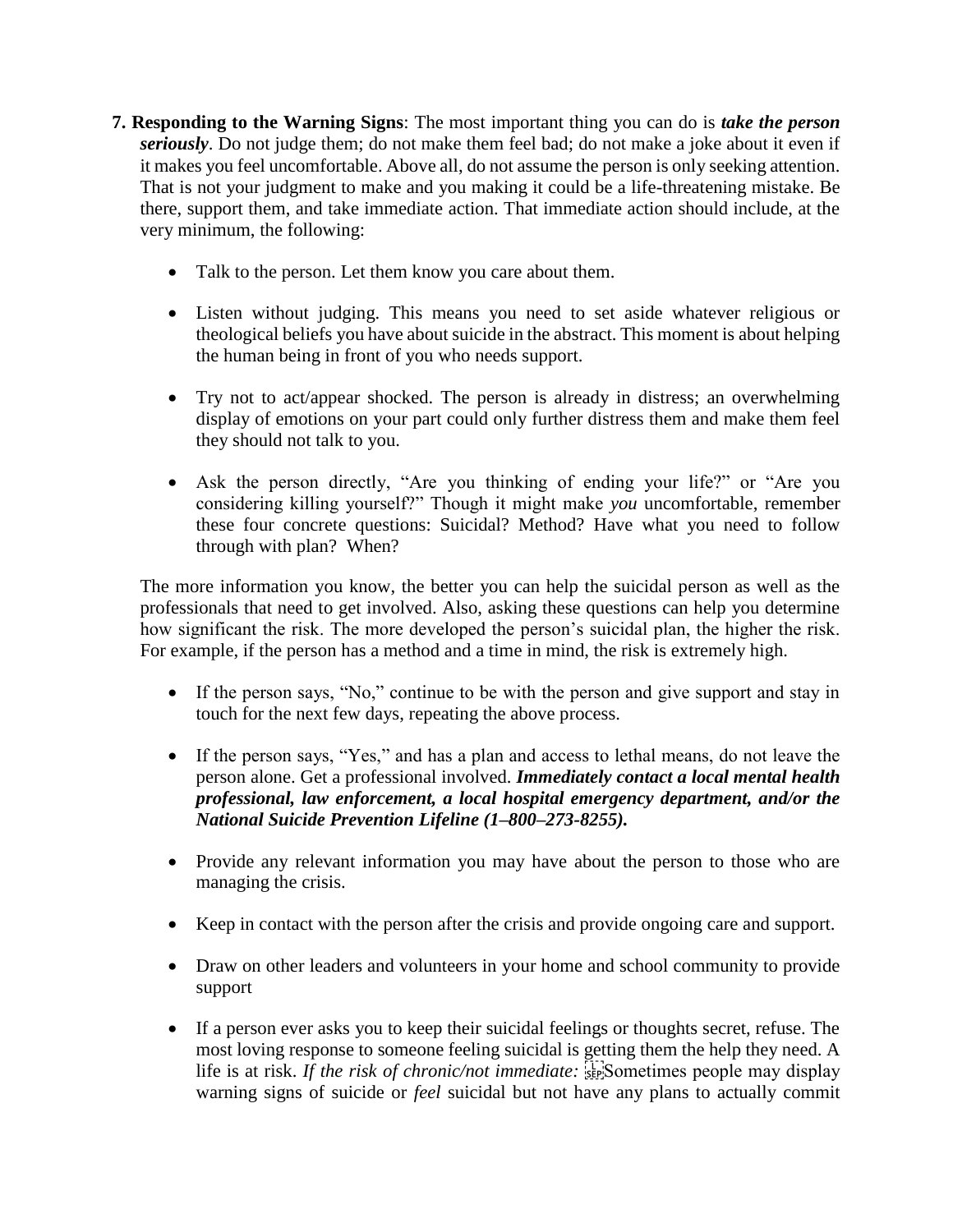suicide. Their risk may be low, but their suicidal feelings or thoughts are still causing significant distress in their lives. Even though their risk of actually attempting suicide is low, you should still reach out and do your best to support them. Here are some ways you can do so:

- Ask them directly about their feelings and thoughts. You'd be surprised how willing some people are to talk about their suicidal urges. It might even be a relief for them to have someone to talk to about those urges. The Help Guide gives the following suggestions for starting such a conversation:
	- o Help Guide, "Suicide Prevention: How to Help Someone who is Suicidal," http://www.helpguide.org/articles/suicide-prevention/suicide-prevention-helpingsomeone-who-is- suicidal
		- *Ways to start a conversation about suicide*: I have been feeling concerned about you lately. Recently, I have noticed some differences in you and wondered how you are doing. I wanted to check in with you because you haven't seemed yourself lately.
		- *Questions you can ask*: When did you begin feeling like this? Did something happen that made you start feeling this way? How can I best support you right now? Have you thought about getting help?
		- *What you can say that helps*: You are not alone in this. I'm here for you. You may not believe it now, but the way you're feeling will change. I may not be able to understand exactly how you feel, but I care about you and want to help. When you want to give up, tell yourself you will hold off for just one more day, hour, minute—whatever you can manage.

Educate yourself about suicide. Study more about suicide, its causes, and how to show love to someone who struggles with it.

Do not talk about suicidal people as if they are "crazy" or "insane." Use words that will not make them feel like isolating themselves even more. Most suicidal people are not clinically psychotic. They might be grief-stricken or depressed, but do not make them feel like they should be locked up in an asylum.

Help the person find professional assistance. Offer to help them find a counselor or therapist; offer to help fill out forms for applying to your county or state's mental health care system.

Encourage positive lifestyle changes, such as exercising more. Start small: for example, invite the person to going for a walk or hiking with you on the weekend.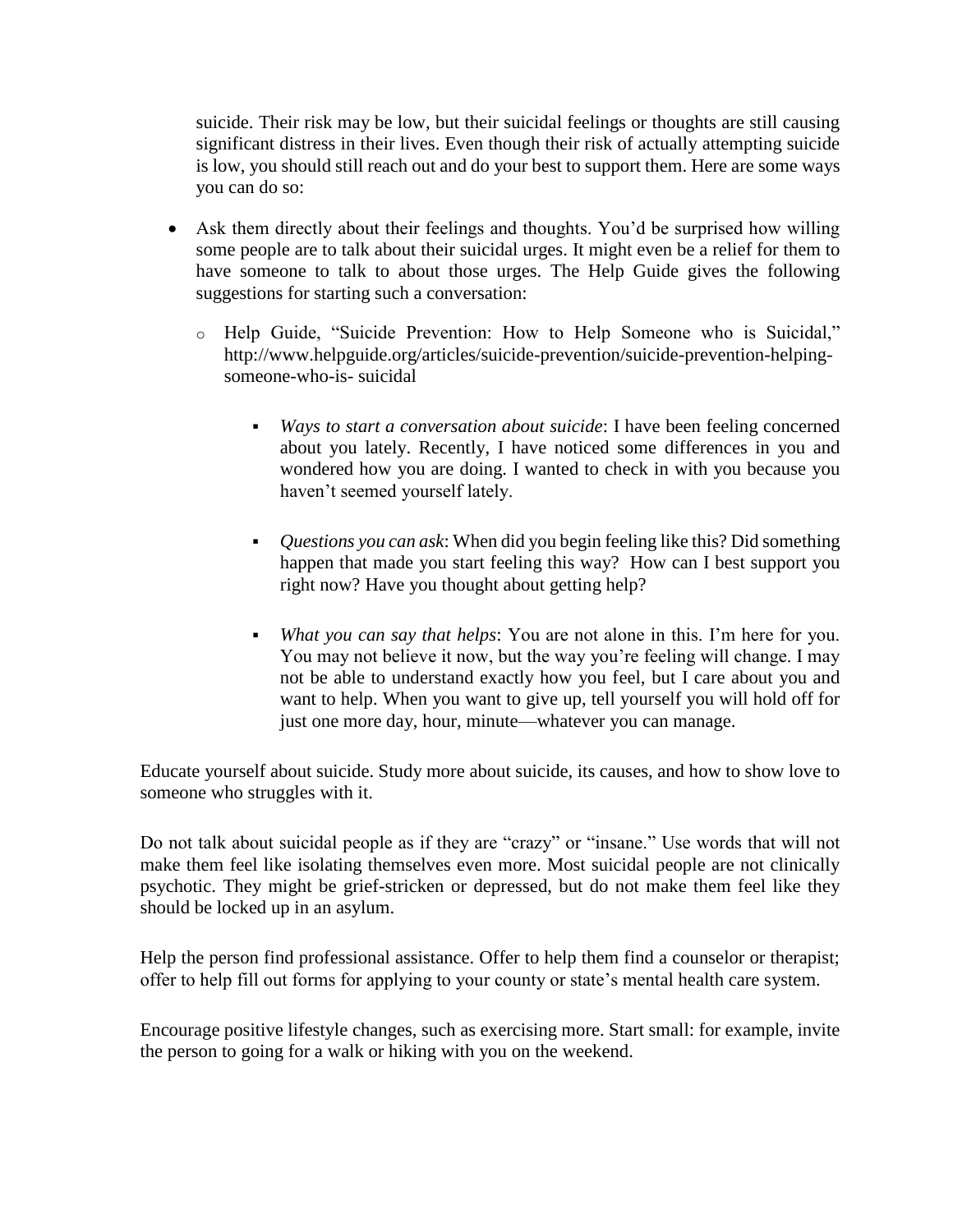Help the person make a safety plan. Help the person develop a set of concrete and specificsteps they promise to follow if they feel particularly suicidal. The plan should include things they promise to avoid (alcohol, drugs, etc.) and things they promise to do instead (call you, call another friend or therapist, etc.).

If necessary, have the person temporarily give you anything that they could use to commit suicide, such as unneeded, extra medications, razors, knives, etc.

Continue to stay in touch and support the person over the long-term. Repeat the above steps as needed.

## **8. For Parents- Suicide Discussion/Communication: Talking to your Children**: *Here are some suggestions to help you with introducing the subject:*

- **Be courageous**: There is no shame in admitting that suicide is a scary issue. As parents, you probably want to protect your kids from all sorts of scary things. But you also have an obligation to teach them how to face reality and equip them to deal with all the scary things reality can bring. Here's the truth: your kids are going to learn about suicide one way or another. So would you rather that they learn about it from the media or a friend who suddenly kills himself, or would you rather that you have the opportunity to educate them in advance? So face those fears and dive right in.
- **Pick a time where you can have an uninterrupted conversation:** Start the conversation when you have the best chance of having your child's attention. A car ride, for example, ensures that your child will have fewer distractions than at home with the TV on. While you want to make sure your child gives you their attention, also make sure they don't feel trapped. Remember: if talking about suicide makes *you*  uncomfortable, it can also make your child feel uncomfortable. So make sure you not only have their attention, but that you do so in an environment that feels nonthreatening and open.
- **Plan in advance:** Think about what you want to say and make sure you have the right information to talk to your child accurately and helpfully about suicide. Make notes or plan a script if you want.
- **Tailor the conversation to your child's age:** When talking about suicide (or any big, serious topic, for that matter), make sure that you keep the conversation at a level that is appropriate for that child's developmental level. For younger children, your descriptions can be shorter and simpler. For older children, give longer and more detailed answers. Additionally, older children will likely have many questions. If you don't know the answer to a question, don't be afraid to say that. You can make it into a learning experience and research the answer with your child together. That's much better than inaccurate or misleading information.
- **Explain suicide in a way that dispels common myths:** Let your children know not only the facts about suicide, but also what depression is and how it can make people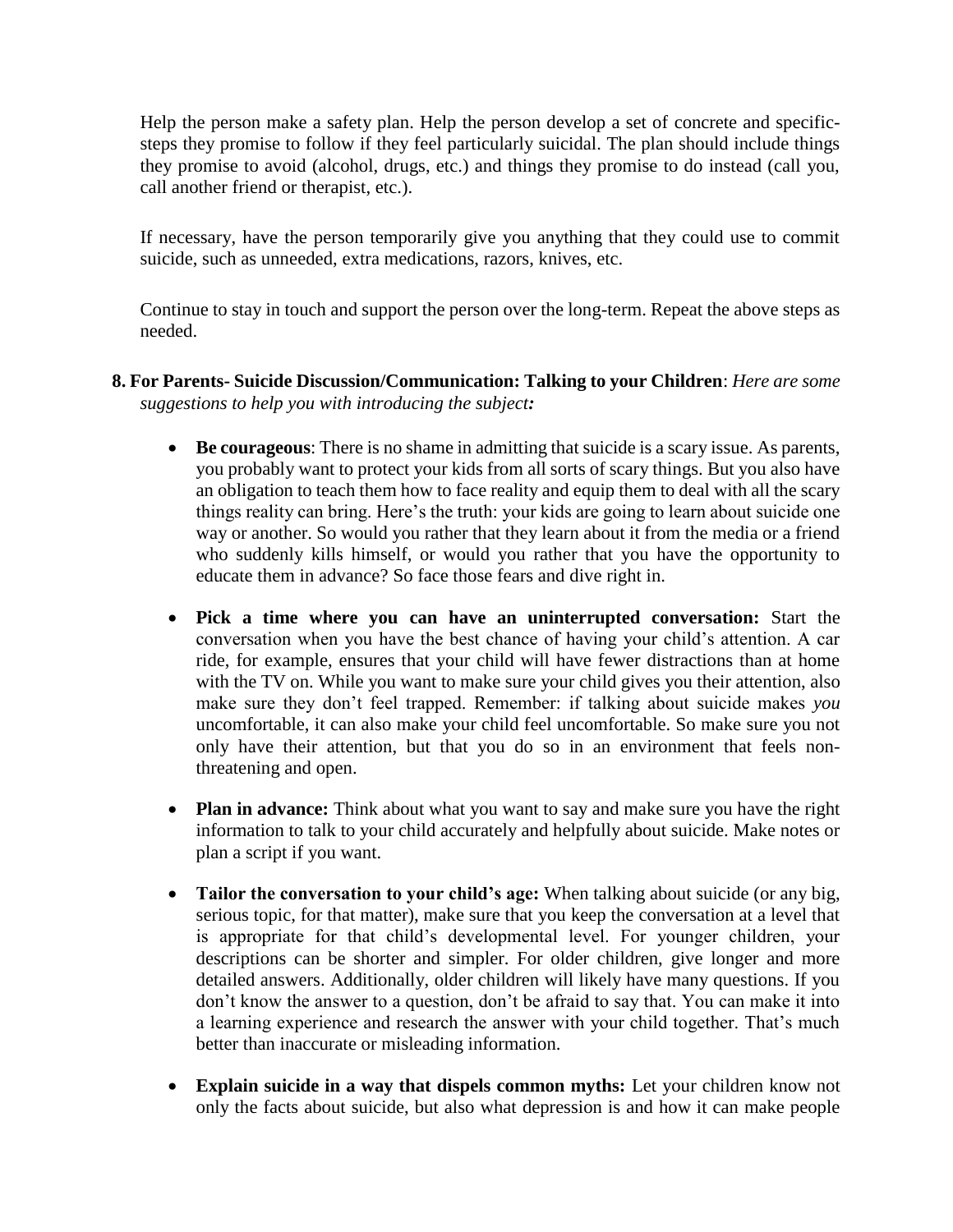feel suicide is their only escape. Let them know that suicide is never a necessity and that there is always hope. Let them know that they are not bad if they feel sad or upset and that it's ok to tell you if they do feel this way. Make sure they feel safe in your home and that they do not have to pretend to always be happy. Let them know you will not judge them if they are feeling down and that you love them no matter how happy or sad they are.

- **Encourage them to talk to trusted adults:** Let your kids know that they can talk to you if they are feeling depressed or suicidal. Or let them know that if they ever feel uncomfortable talking to you about depression or suicide, that they can always talk to another trusted family member or adult in your community. The important thing is that they do not hold their feelings inside until they become so unbearable they feel like they are going to explode.
- **Let your child speak:** Ask your child what *they* think about the topic. Just be direct, e.g., "Have you thought about suicide? What do you think about it? Do your friends think about it? Do you know who you can talk to if you're feeling these feelings?"
- **Listen to your child:** If you ask your child what they think, make sure to be silent and give them the space to talk. If they say something that is inaccurate or that worries you, definitely be honest but do not interrupt them. Wait until they are done, affirm that you heard what they said and appreciate that they shared their thoughts with you, and *then*  address whatever issues you feel need to be corrected.
- **Seeking Assistance:** There are differing situations where your child's distress may become apparent. Your child may reveal their suicidal thoughts to you, a friend, or a trusted adult. Whoever becomes aware of your child's distress must immediately seek assistance. In seeking assistance, your child's safety is the first consideration. The child should **never** be left alone during this crisis. If your child has a physician or therapist, call to alert them of the situation.

**For the Child/ Student:** School can be an exciting time, filled with new experiences, but at times you might feel as though it is more of a struggle. This information is meant to help you as you work through a tough time.

Life can be stressful. Between the friend drama, packed schedules, classes, clubs, relationships, sports, jobs, parental expectations, figuring out who you are, uncertainty over things, and not getting enough sleep, life can occasionally get you down and feel overwhelming. That is normal.

What is not normal is struggling through each day, feeling like things will only get worse. Maybe you feel like you have lost control, that nothing matters, or that you are alone. These feelings may indicate a condition that requires professional help, such as depression, anxiety or other mental health conditions.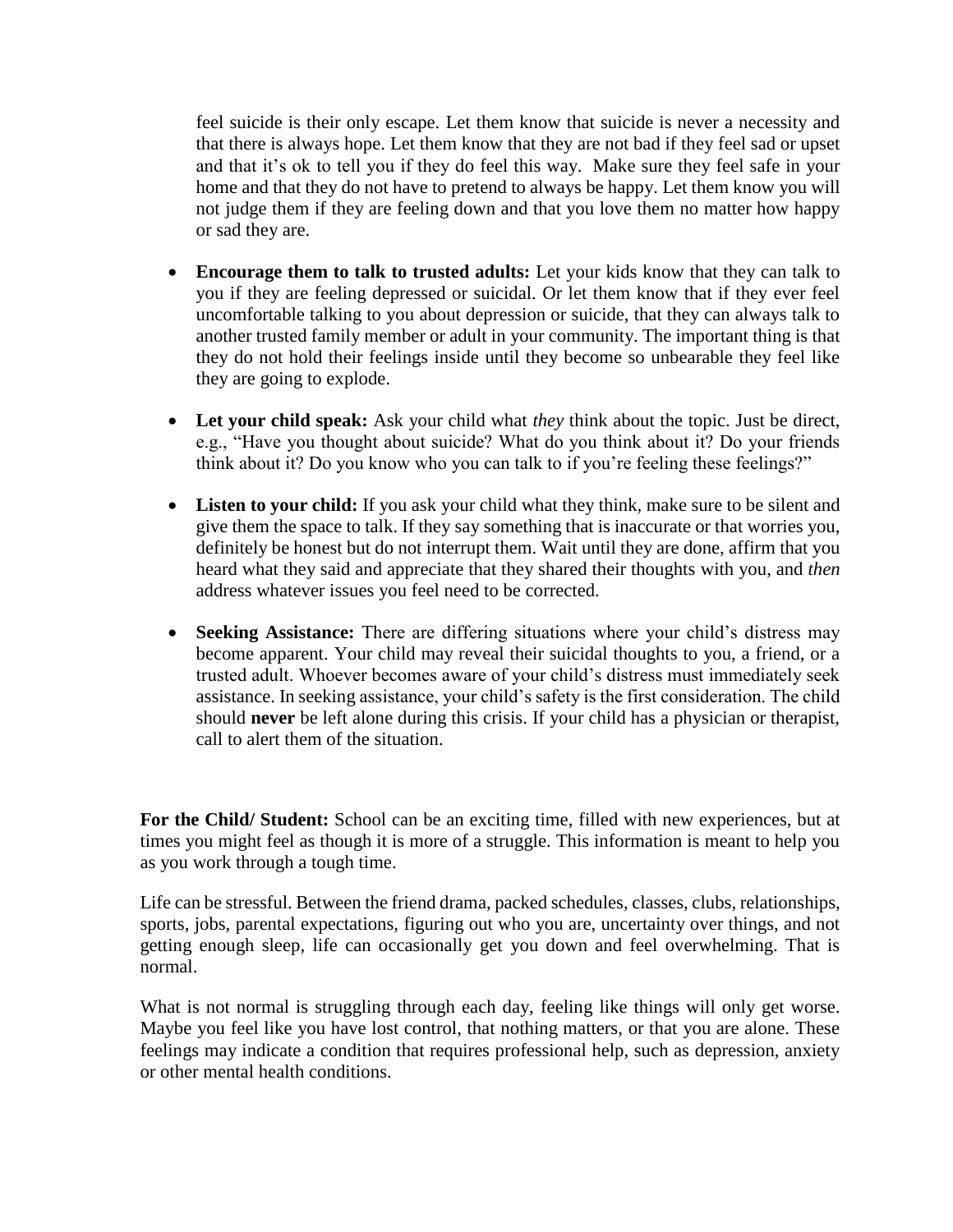Not everyone experiences mental health conditions in the same way, but **everyone struggling with their mental health deserves help**. Depression is among the most common conditions experienced. It is a complex medical illness that significantly interferes with an individual's ability to function, enjoy life, and feel like themselves.

A number of factors may contribute to a person becoming depressed; genetic predisposition and stressful life events can certainly play a role, but sometimes depression can occur without an obvious cause. This means that **anyone can become depressed**, even those who seemingly have every reason to be happy.

Depression commonly affects your thoughts, your emotions, your behaviors, and your overall physical health. Experiencing any one of these symptoms on its own does not constitute depression; a diagnosis of depression requires several of these symptoms to occur for at least two weeks. Here are some of the most common symptoms that point to the presence of depression:

# **Feelings:**

- o Sadness
- o Hopelessness
- o Guilt
- o Moodiness
- o Angry outbursts
- o Loss of interest in friends, family, and favorite activities

## **Thoughts:**

- o Trouble concentrating
- o Difficulty making decisions
- o Trouble remembering
- o Thoughts of harming oneself
- o Delusions and/or hallucinations can also occur in cases of severe depression

# **Behaviors:**

- o Withdrawing from people
- o Substance abuse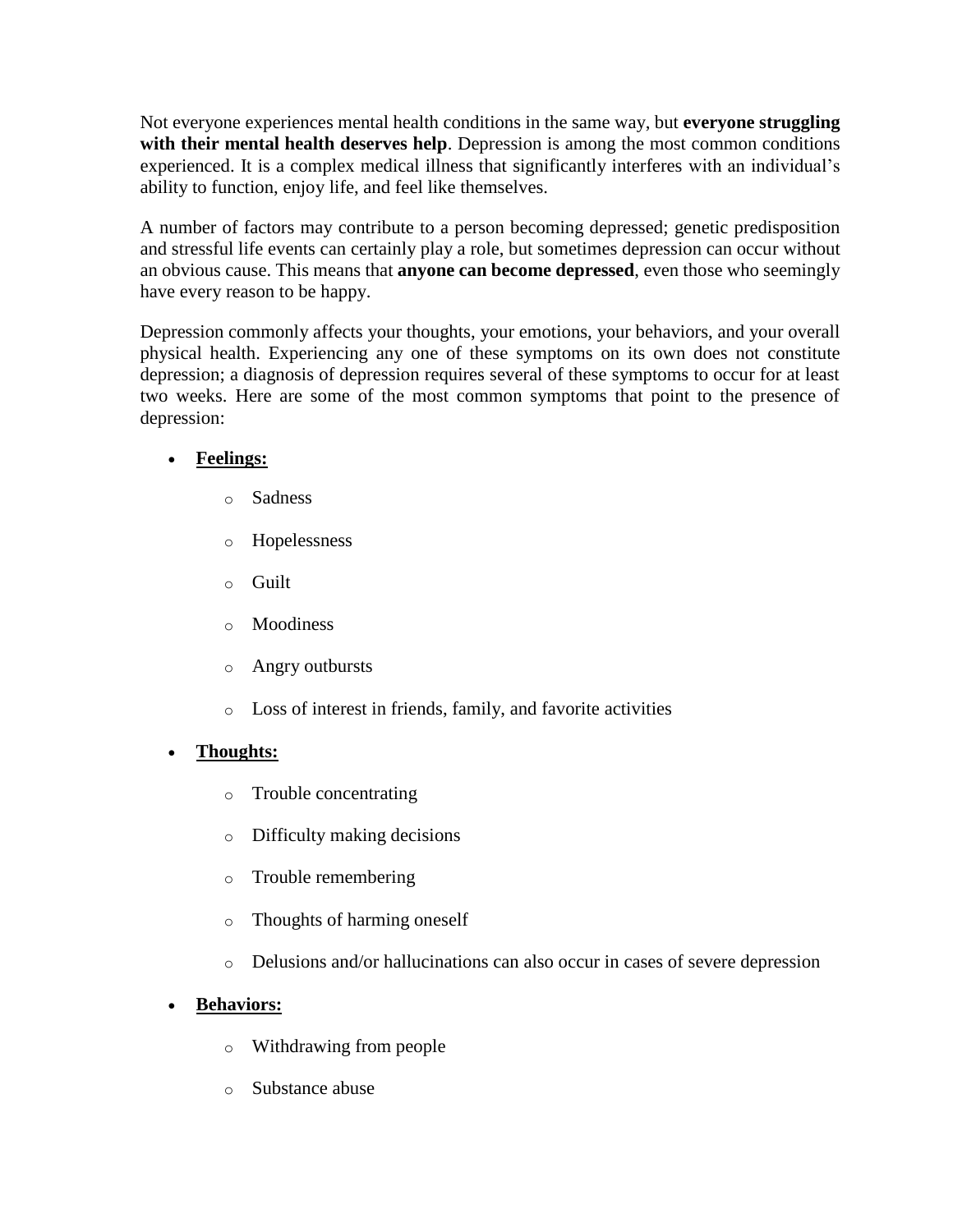- o Missing work, school, or other commitments
- o Attempts to harm oneself (e.g., cutting)

#### **Physical/Somatic Problems:**

- o Tiredness or lack of energy
- o Unexplained aches and pains
- o Changes in appetite
- o Weight loss or gain
- o Changes in sleep sleeping too little or too much

If you are experiencing symptoms of depression, it is important to **talk to a trusted adult**  (parent, teacher, counselor, coach, or clergy) or doctor so that you can get the help you need. **Depression does not go away on its own, but with the appropriate help it can be treated.**  Studies show that more than 80% of people with depression can feel better with talk therapy (counseling) and/or medication. Maybe you have noticed that your friend has not been acting like themselves lately and you are worried about whether or not they are really "fine" after all. If you think a friend may be depressed, show them you care by reaching out. Give yourself time to talk in a private, comfortable place. Honestly share what you have noticed (changes in behavior, things they have said or done) and ask them how they are feeling. Let them know that you are asking them because you care, because you want them to feel better, and because there is help. Let them know that there is hope and help available, and support them to get the help they need. If you don't feel comfortable asking your friend, share your concerns with a trusted adult who can. Talking about mental health can be difficult, but reaching out and getting help for depression is one of the most courageous, important things you can do for yourself or for a friend. **It might even save a life.** 

- Resources at home or outside school:
	- o Talk to a parent or older relative
	- o Call your pediatrician or physician
	- o Talk to a trusted adult, teacher, or guidance counselor
	- o National Suicide Prevention Lifeline: 800-273-8255
	- o If someone is in immediate danger, **call 911**. *Getting help does not mean that you have failed, it demonstrates courage, hope, and means you've allowed others to show they care.*
- **9. Assessment and Referral:** When a student is identified by a staff person as potentially suicidal, e.g., verbalizes about suicide, presents overt risk factors such as agitation or intoxication, the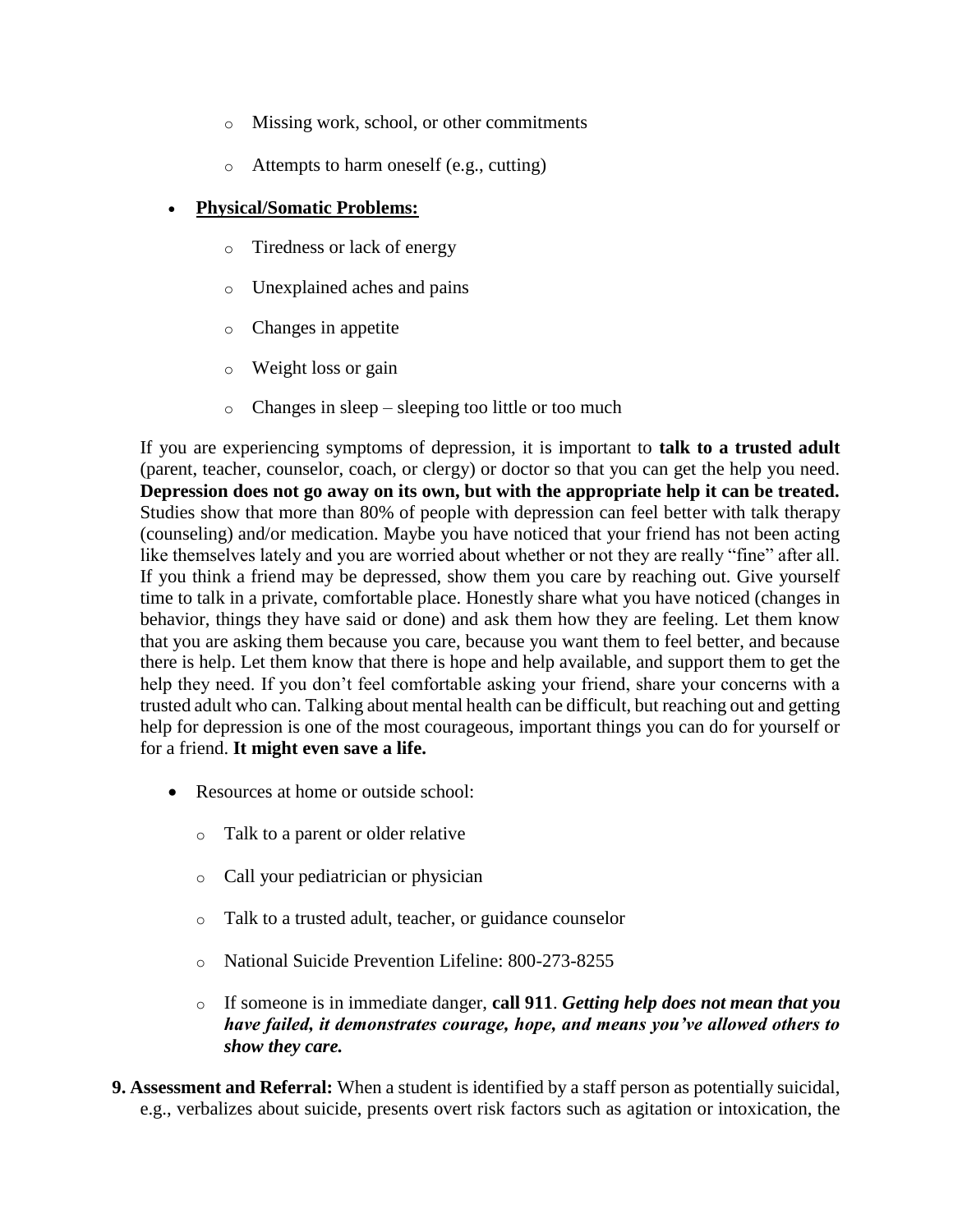act of self-harm occurs, or a student self-refers, the student will be seen by a school employed mental health professional within the same school day to assess risk and facilitate referral. If there is no mental health professional available, a school nurse or administrator will fill this role until a mental health professional can be brought in.

- School staff will continuously supervise the student to ensure their safety.
- The designated mental health and suicide prevention coordinator (s) will be made aware of the situation as soon as reasonably possible.
- The mental health professional/coordinator will contact the student's parent or guardian, and will assist the family with urgent referral. When appropriate, this may include calling emergency services or bringing the student to the local hospital emergency department, but in most cases will involve setting up an outpatient mental health or primary care appointment and communicating the reason for referral to the healthcare provider.
- Staff will ask the student's parent or guardian for written permission to discuss the student's health with outside care, if appropriate.

## **Protecting the health and well-being of all students is of utmost importance. A suicide prevention policy serves to assist and protect all students through the following steps:**

- Students should be made aware of and informed about recognizing and responding to warning signs of suicide in peers and friends, using coping skills, using support systems, and seeking help for themselves and friends.
- The Cottonwood School will designate a suicide prevention coordinator to serve as a point of contact for students in crisis and to refer students to appropriate resources.
- When a student is identified as being at risk, they will be assessed by a school employed mental health professional who will work with the parents, staff, and student, and help connect them to appropriate local resources.
- Students will have access to national resources which they can contact for additional support.
- All students will be expected to help create a school culture of respect and support in which students feel comfortable seeking help for themselves or friends. Students are encouraged to tell an adult (e.g., teacher, parent) if they, or someone they know, is feeling suicidal or in need of help.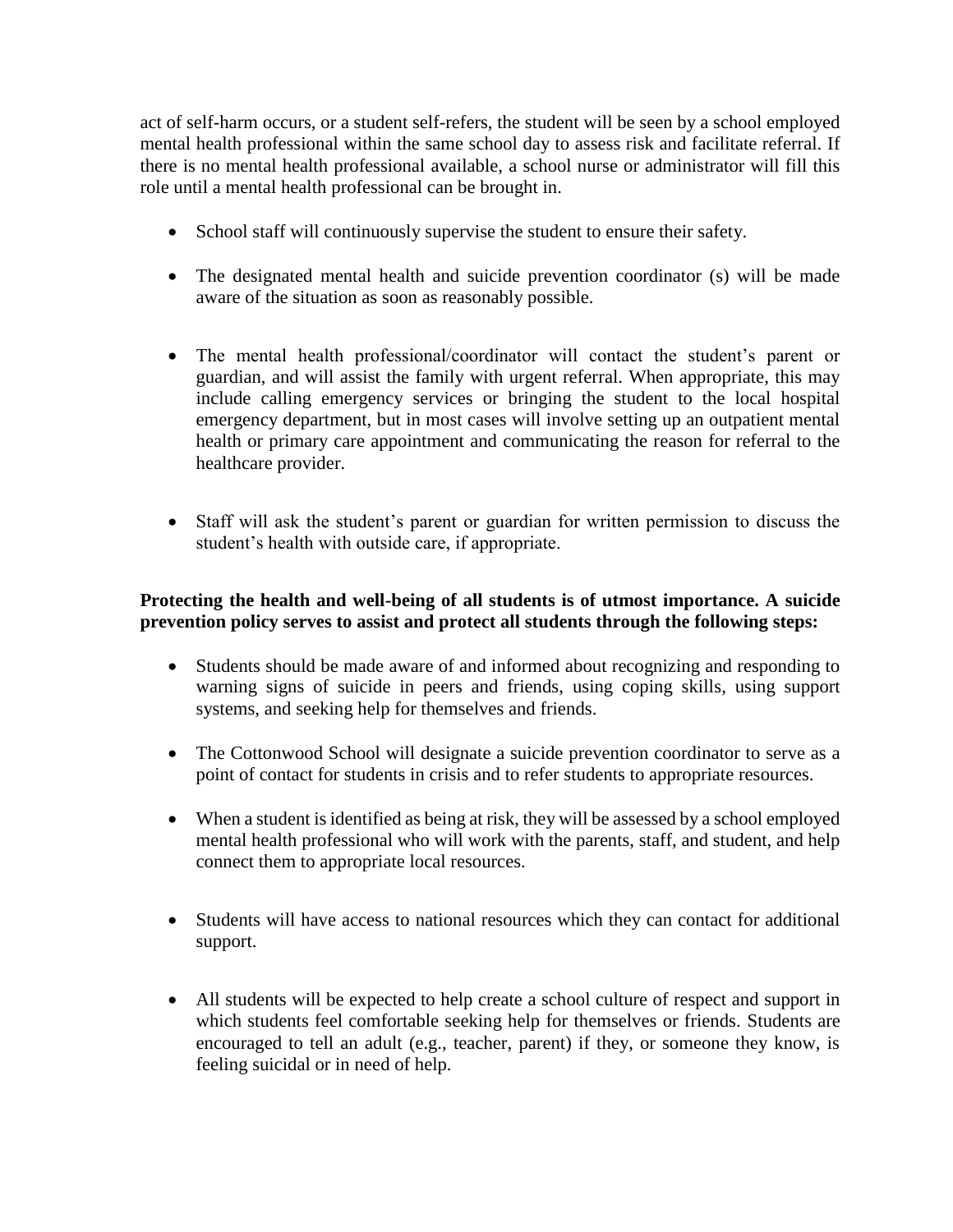- Students should also know that because of the life or death nature of these matters, confidentiality or privacy concerns are secondary to seeking help for students in crisis.
- If the student is in imminent danger (has access to a gun, is on a rooftop, or in other unsafe conditions), a call shall be made to 911.
- A referral process should be prominently disseminated to all staff members with access to students, so they know how to respond to a crisis and are knowledgeable about the school and community-based resources.
- The Executive Director shall establish crisis intervention procedures to ensure student safety and appropriate communications if a suicide occurs or an attempt is made by a student or adult on campus or at a school-sponsored activity.
- The referral process shall be prominently disseminated to all parents/guardians/caregivers so they know how to respond to a crises and are knowledgeable about the school and community-based resources.

**Coping Skills/Healthy Behaviors:** These are positive actions and behaviors that a student engages in to help them through their struggles on a daily basis. Some coping strategies include activities that students can do in order to regulate his/her emotions; ask the student for input, and teach him/her additional strategies if necessary. Strategies may include: *slow breathing, yoga, play basketball, draw, write in journal, take a break from school activities to drink water, listen to music.*

**Places I Feel Safe:** These are places that the student feels most comfortable. It should be a safe, healthy, and generally supportive environment. This can be a physical location, an imaginary happy place, or in the presence of safe people. Help students identify a physical and/or emotional state of being. Places may include: m*y being with my friends, youth group at church, imagining I am on a beach watching the waves.*

**School Support**: Any school staff member or administrator can check in with a student regularly (regardless of whether or not the student seeks out help). Notify student's teacher(s) and request monitoring and supervision of the student (keeping in mind not to share confidential information).

**Adult Support:** It is important that a student also feel connected with healthy adults at home or in their community. The student should trust these adults and feel comfortable asking for help during a crisis. Identify how student will communicate with these individuals and include a phone number. Some adults may include: *family (e.g., grandparent, aunt, uncle, adult sister); clergy (e.g. youth pastor); or neighbor.* 

**10. Prevention: School Policy Implementation**: A suicide prevention coordinator shall be designated by The Cottonwood School Administration. This may be an existing staff person,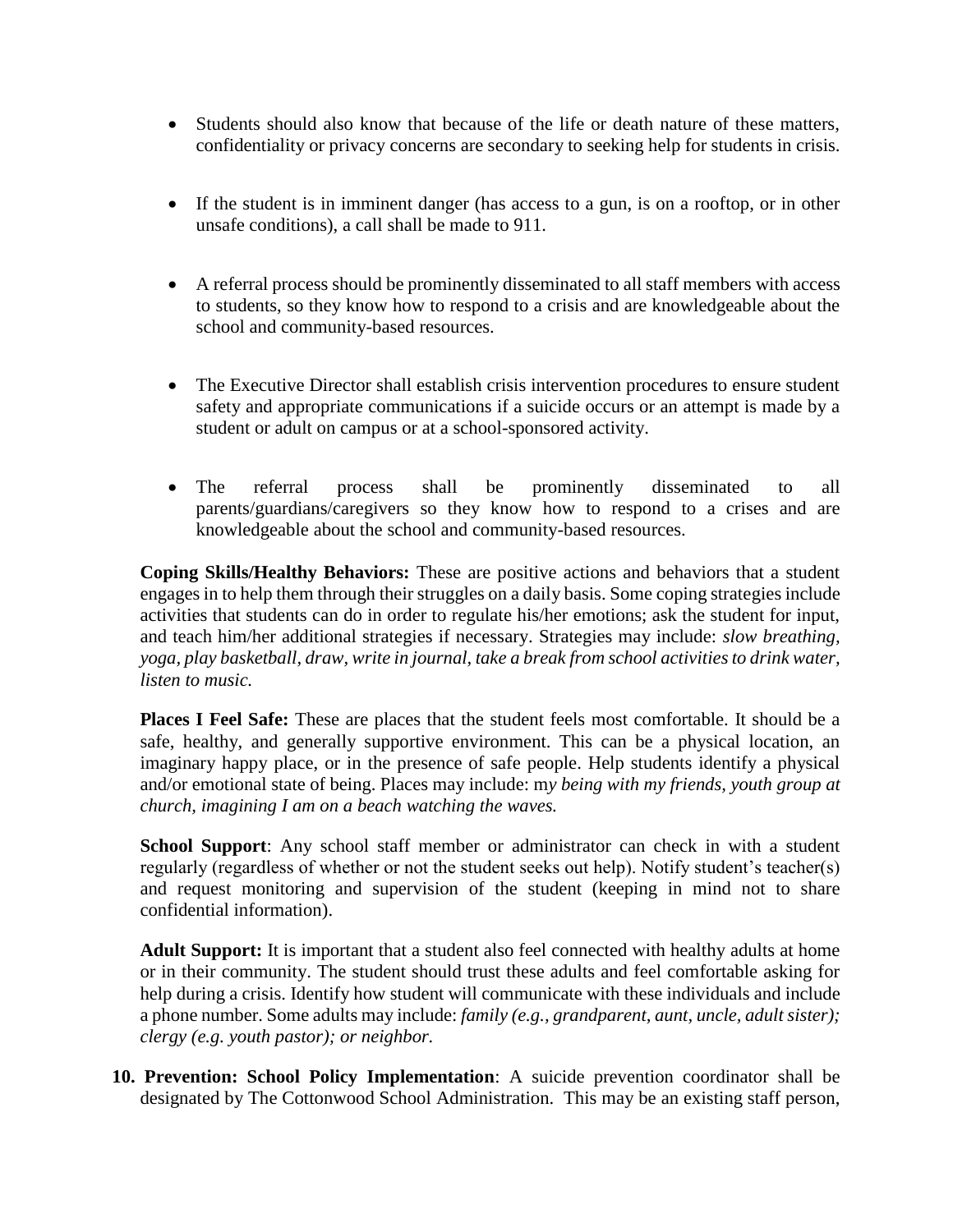such as a School Counselor or School Psychologist. The suicide prevention coordinator will be responsible for planning and coordinating implementation of suicide prevention for the school.

The school suicide prevention coordinator will act as a point of contact in the school for issues relating to suicide prevention and policy implementation. All staff members shall report students they believe to be at elevated risk for suicide to the school mental health/suicide prevention coordinator.

Providing a safe, positive, and welcoming school climate; and ensuring that students have trusting relationships with adults serves as the foundation for effective suicide prevention efforts. Bullying and suicide-related behaviors have a number of shared risk factors including mental health challenges (e.g., depression, hopelessness, and substance use/abuse). Youth who report frequently bullying others and those who report being frequently bullied are at increased risk for suicidal thoughts and behavior. Bully-victims (those who report both bullying others and being bullied) are at the highest risk for suicidal thoughts and behaviors. Keep in mind the relationship between bullying and suicide is more complex and less direct than it might appear. While bullying may be a precipitating event, there are often many other contributing factors, including underlying mental illness.

Prevention efforts should also address non-suicidal self-injury (NSSI or "cutting"). While the behavior is typically not associated with suicidal thinking, it is a red flag that someone is distressed and does increase the risk for suicidal thinking and behaviors. It is important that school staff learn to recognize the signs of NSSI, including cuts, burns, scratches, scabs, and scrapes, especially those that are recurrent and if explanations for the injuries are not credible. Suicide risk assessment should always be a part of intervention with the student who displays NSSI.

**Staff Professional Development**: All staff will receive annual professional development on risk factors, warning signs, protective factors, response procedures, referrals, postvention, and resources regarding youth suicide prevention. The professional development will include additional information regarding groups of students at elevated risk for suicide, including those living with mental and/or substance use disorders, those who engage in self-harm or have attempted suicide, those in out-of-home settings, those experiencing homelessness, American Indian/Alaska Native student, LGBTQ students, students bereaved by suicide and those with medical conditions or certain types of disabilities. Additional professional development in risk assessment and crisis intervention will be provided to school employed mental health professionals and school nurses.

**Identification and Intervention**: Early identification and intervention are critical to preventing suicidal behavior. When a parent/caregiver or school staff become aware of a student exhibiting potential suicidal behavior, they should immediately and contact a member of the school's crisis response team for a suicide risk assessment and support. If the appropriate staff is not available, 911 should be called. Typically, it is best to inform the student what you are going to do every step of the way. Under no circumstances should the student be left alone (even in a bathroom/ restroom). Reassure and supervise the student until a 24/7 caregiving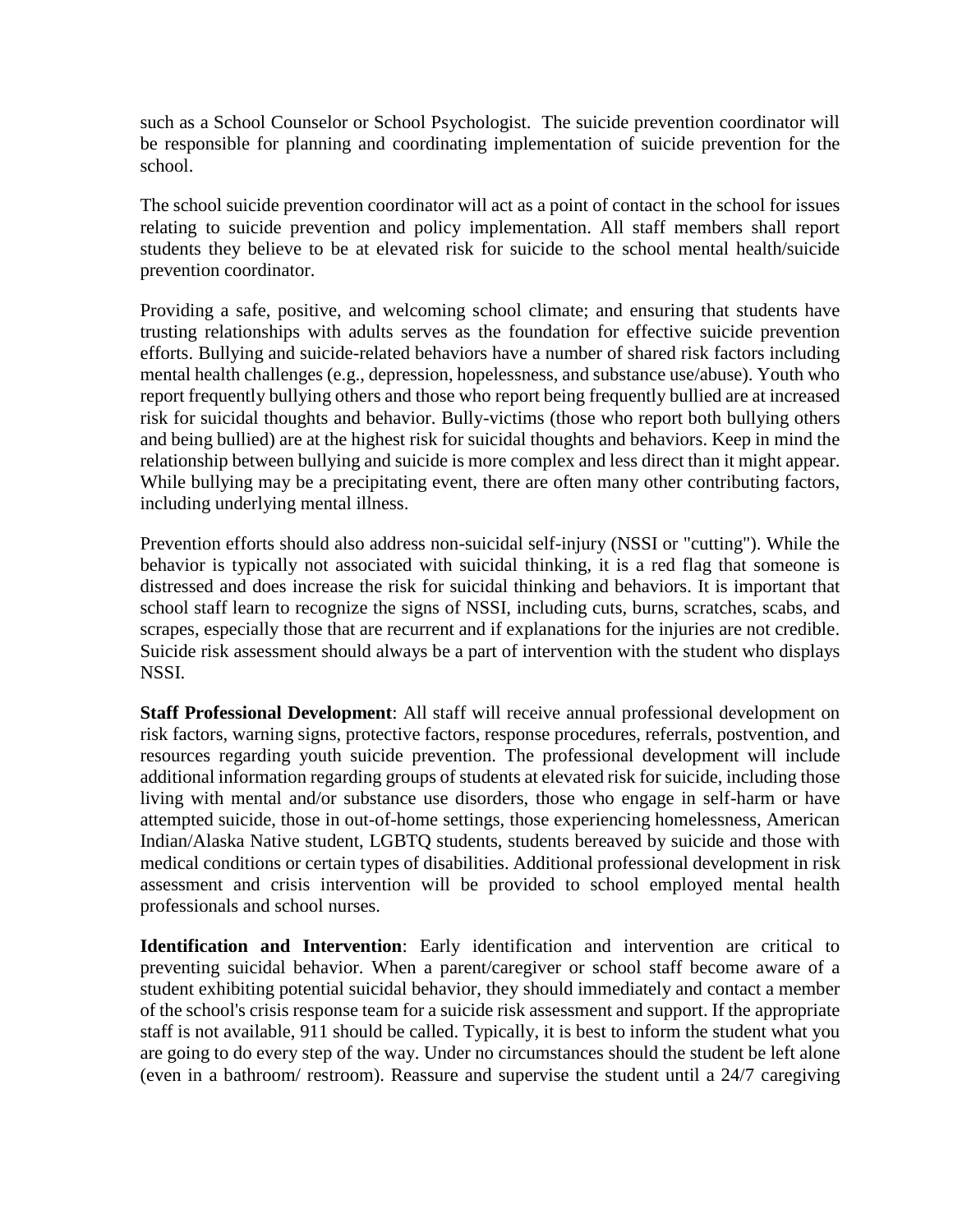resource (e.g., mental health professional or law enforcement representative) can assume responsibility.

**Designated members of the school crisis team should conduct a suicide risk assessment.**  The purpose of the assessment is to determine the level of risk and to identify the most appropriate actions to ensure the immediate and long-term safety and well-being of the student. This should be done by a team that includes a school-employed mental health professional.

**Caregiver notification is a vital part of suicide prevention.** The appropriate caregiver(s) must always be contacted when signs of suicidal thinking and behavior are observed. Typically, this is the student's parent(s); however, when child abuse is suspected protective services should be contacted. Even if a child is judged to be at low risk for suicidal behavior, schools may ask caregivers to sign a form to indicate that relevant information has been provided. Regardless, all caregiver notifications must be documented. Caregivers also provide critical information in determining level of risk. Whether a student is in imminent danger or not, it is strongly recommended that lethal means are (e.g., guns, poisons, medications, and sharp objects) are removed or made inaccessible.

**Refer to community services if warranted.** Referral options to 24-hour community-based services should be identified in advance. It is best to obtain a release from the primary caregiver to facilitate the sharing of information between the school and community agency.

**Help the parent/caregiver and/or school staff to develop with the student a safety plan.**  Helping the student to develop a written list of coping strategies and sources of support that can be of assistance when he or she is having thoughts of suicide (e.g., a safety plan) is recommended. Suicide prevention hotlines (e.g., 800-273-TALK) and the app MY3 (my3app.org) can be helpful elements of such a plan.

**Schools are legally responsible for documenting every step in the assessment and intervention process.** A documentation form for support personnel and crisis response team members should be developed to record all suicide intervention actions and caregiver communication. Student information must be kept confidential but there are exceptions to FERPA when safety is of concern. Staff responsible for the safety and welfare of the student should be provided with the information necessary to work with the student and preserve the safety. School staff members do not need clinical information about the student or a detailed history of his or her suicidal risk or behavior. Discussion among staff should be restricted to the student's treatment and support needs.

**Keep tabs on the rumor mill (including social media).** If you hear or see something credible, refer the student to a school-employed mental health professional or crisis response team member. At the same time, gossip about particular incidents and students should also be discouraged.

## *Please Remember:*

*If it seems that an individual is in immediate danger of hurting himself or herself:* Take the person to a hospital Emergency Room to be evaluated by a health professional.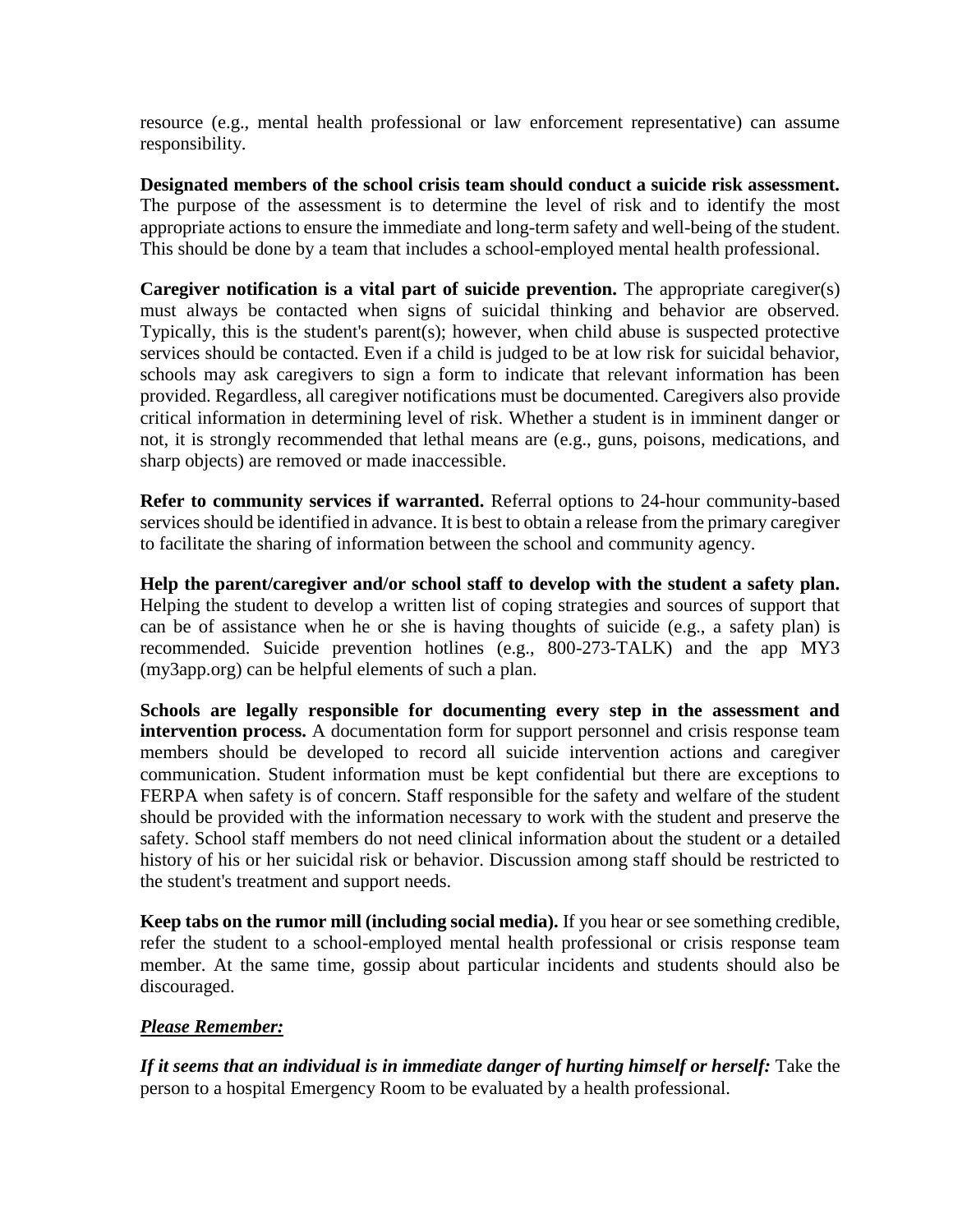*If the person refuses help:Call 9-1-1 for police evaluation of the individual.* If the person is a danger to self or others, the officer can transport the person to a hospital where he or she may be held.

**Postvention.** Following a suicide, school communities must strike a delicate balance. Students should have an opportunity to grieve, but in a way that does not glorifying, romanticizing or sensationalizing suicide, which may increase suicide risk for other students.

**Confirm facts.** Confirm the facts related to the death with the family and/or police. Inform other schools in the district with students related or close to the deceased. Contact the family to offer condolences, ask what the school can do to help, offer resources, and to discuss communication with the school community. Protect and gather the personal effects of the deceased for the family and/or the police. Pay close attention to other students (and staff) who may also be at risk of suicidal behavior.

**Resources needed.** In some situations, schools may have adequate resources to handle the aftermath of a suicide. However, it is critical that schools assess the impact of the suicide on the school community to determine the level of postvention support needed. Factors to consider include how well known the student was, if the suicide was public (e.g., occurred at a school event), and/or if the deceased had shared his/her suicidal intentions with others (particularly to large numbers of other students via social media). These factors generally increase the impact and thus the potential postvention needs of members of the school community.

**Contagion.** Suicide contagion occurs when suicidal behavior is imitated. The effect is strongest among adolescents: they appear to be more susceptible to imitative suicide than adults, largely because they may identify more readily with the behavior and qualities of their peers. Guilt, identification, and modeling are each thought to play a role in contagion. Sometimes suicide contagion can result in a cluster of suicides. Studies indicate that 1-5% of all suicides within this age group are due to contagion (100-200 teenage cluster suicides per year).

Suicide postvention strategies designed to minimize contagion include avoiding sensationalism or giving unnecessary attention to the suicide, avoiding glorifying or vilifying of suicide victims, and minimizing the amount of detail about the suicide shared with students.

If there appears to be contagion, school administrators should consider taking additional steps beyond the basic crisis response, including stepping up efforts to identify other students who may be at heightened risk of suicide, collaborating with community partners in a coordinated suicide prevention effort, and possibly bringing in outside experts.

**Memorials.** Memorials in particular run the risk of glamorizing suicide and should thus be implemented with great care. Living memorials are recommended such as making donations to a local crisis center, participating in an event that raises awareness about suicide prevention, or providing opportunities for service activities in the school that emphasize the importance of student's taking care of each other.

**Care for the caregiver.** It is important that administrators and crisis team members not underestimate the potential impact that a suicide can have on school staff members. School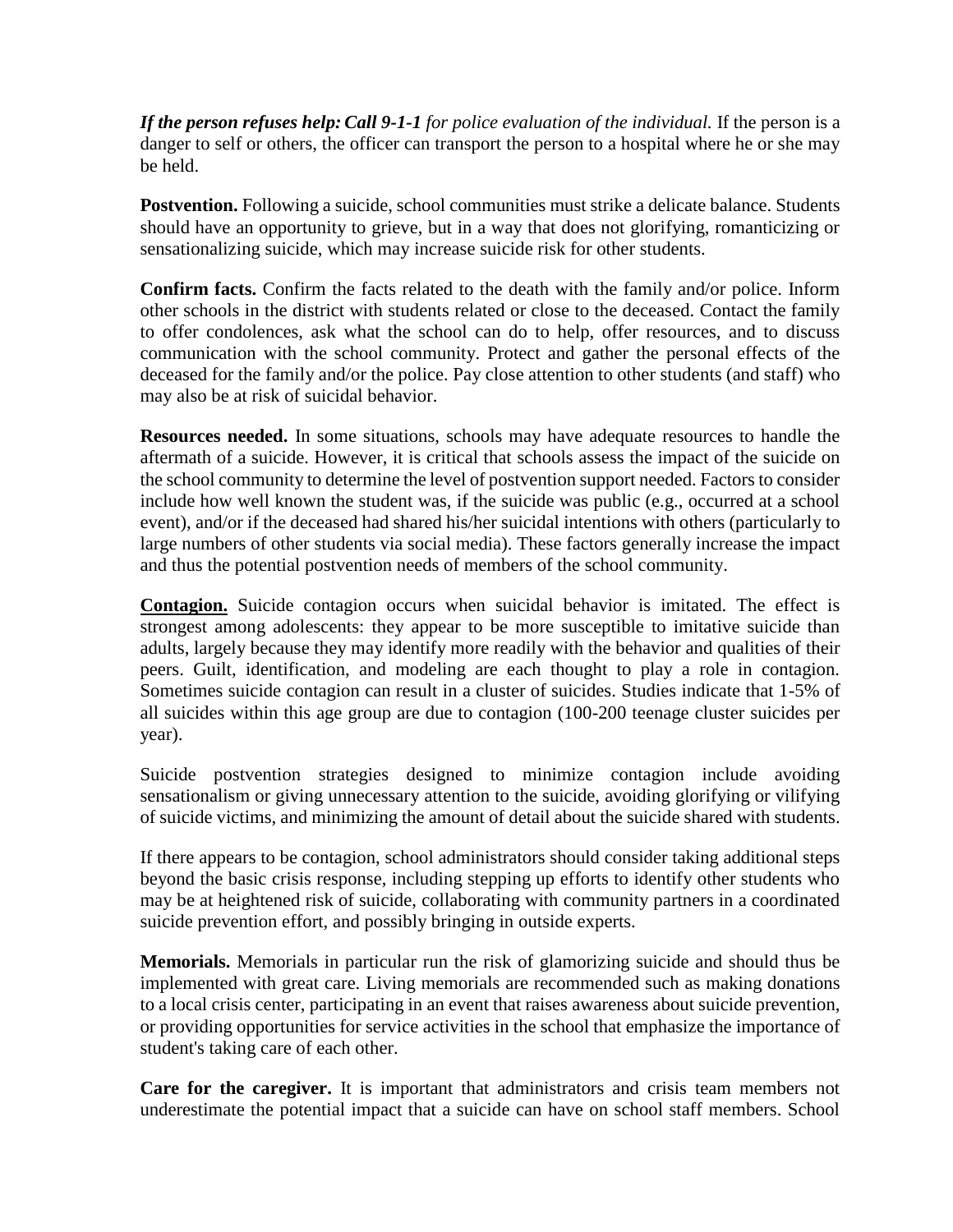leaders should promote a culture in which both the students and the adults in the building feel comfortable asking for help and/or to take a break. Providing contact information and encouraging staff to meet their own mental health needs is an important first step in ensuring that staff are adequately supported.

**Grief**. Understanding the nature of grief can help us better cope with loss. Grief is a natural, healthy process that enables us to recover from terrible emotional wounds. Grief can affect our thinking, behavior, emotions, relationships, and health. People may experience sleeplessness, exhaustion, indigestion, lack of appetite, or memory lapses. Recognizing that these are common reactions to grief can help us minimize them by reaching out to friends, or joining a community support group.

The journey through grief has four phases:

- **Shock – In the days and weeks immediately following a devastating loss, common feelings include numbness and unreality, like being trapped in a bad dream.**
- **Reality – As the fact of the loss takes hold, deep sorrow sets in, accompanied by weeping and other forms of emotional release. Loneliness and depression may also occur.**
- **Reaction – Anger, brought on by feelings of abandonment and helplessness, may be directed toward family, friends, doctors, and the one who died or deserted us. Other typical feelings include listlessness, apathy, and guilt over perceived failures or unresolved personal issues.**
- **Recovery – Finally, there is a gradual, almost imperceptible return to normalcy. This is a time of adjustment to the new circumstances in life.**

These phases vary in duration for each person, so the school should not impose a timetable upon anyone. Some people need a year or two, while others may take less time. Holidays, anniversaries, and birthdays can trigger intense grief, especially the first year. Everyone grieves differently – depending on personality, religious beliefs, maturity, emotional stability, and cultural traditions.

The following steps should be implemented after a **mental health crisis** has happened:

- Treat every threat with seriousness and approach with a calm manner, make the student a priority;
- Listen actively and non-judgmental to the student. Let the student express his or her feelings;
- Acknowledge the feelings and do not argue with the student;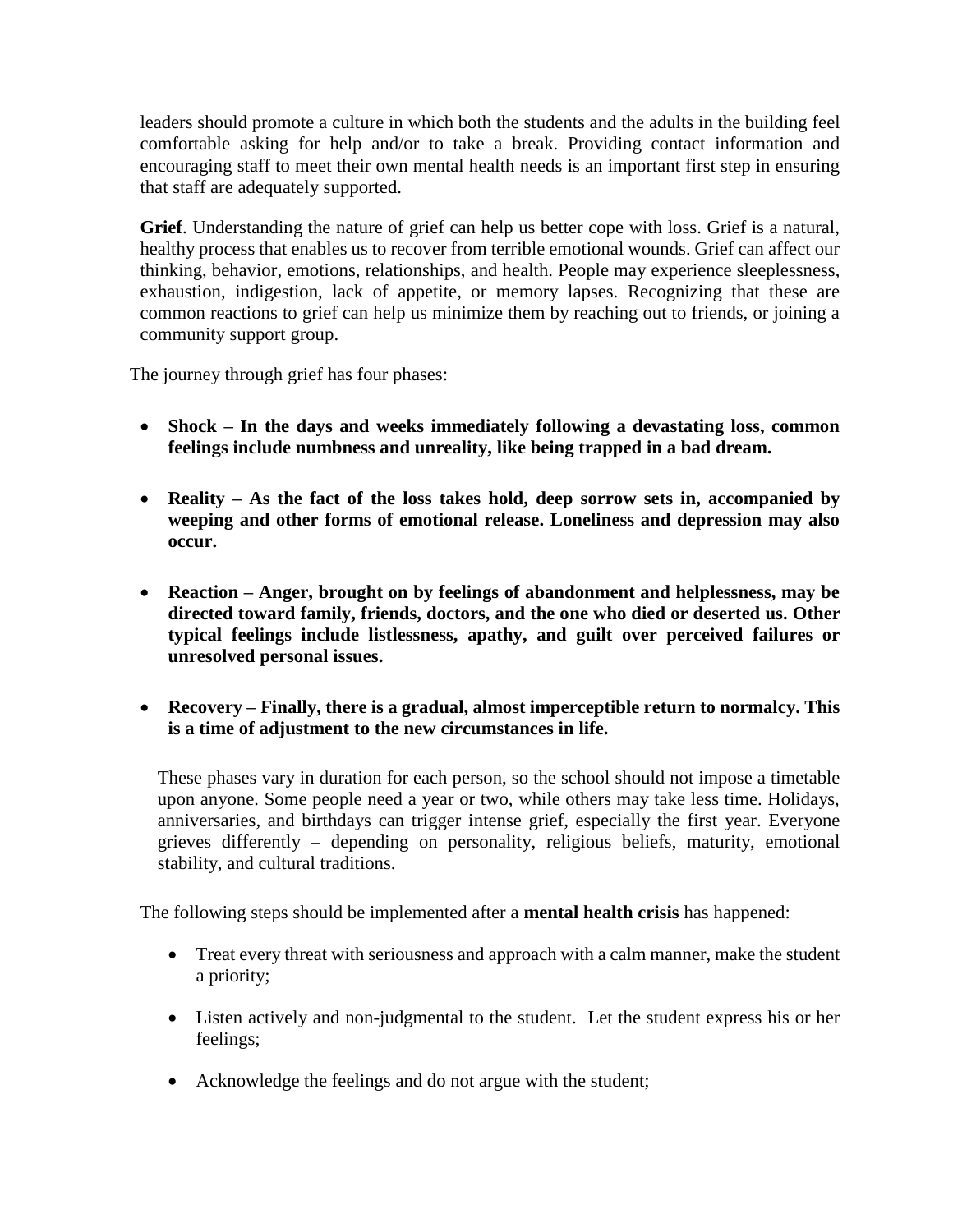- Offer hope and let the student know they are safe and that help is provided. Do not promise confidentiality or cause stress;
- Keep close contact with the parents/guardians/caregivers and mental health professionals working with the student.

The following steps shall be implemented upon **re-entry to school after a suicide attempt**:

- Obtain a written release of information signed by parents/guardians/caregivers and providers;
- Confer with student and parents/guardians/caregivers about any specific requests on how to handle the situation;
- Inform the student's teachers about possible days of absences;
- Allow accommodations for student to make up work (be understanding that missed assignments may add stress to student);
- Mental health professionals or trusted staff members should maintain ongoing contact to monitor student's actions and mood;
- Work with parents/guardians/caregivers to involve the student in an aftercare plan.

## **11. Resources for Parents, Students and Staff Members on Suicide Prevention:**

- **Parents as Partners: A Suicide Prevention Guide for Parents** is a booklet that contains useful information for parents/guardians/caregivers who are concerned that their children may be at risk for suicide. It is available from Suicide Awareness Voices of Education (SAVE). See the SAVE Web page at <https://www.save.org/product/parents-as-partners/>
- **Sources of Strength: [https://sourcesofstrength.org](https://sourcesofstrength.org/)**
- **Know the Signs:** [http://www.suicideispreventable.org](http://www.suicideispreventable.org/)
- **National Mental Health and Suicide Support Services:** The following are just a few places you can access listings for local mental health services in your area. Please call or visit their websites for details.
- **National Suicide Prevention Lifeline:** 1 (800) 273-TALK (800-273-8255)
- **Mental Health America (MHA):** www.mentalhealthamerica.net 1-800-969-6642
- **Mental Health Services Locator:** [www.mentalhealth.samhsa.gov/databases](http://www.mentalhealth.samhsa.gov/databases)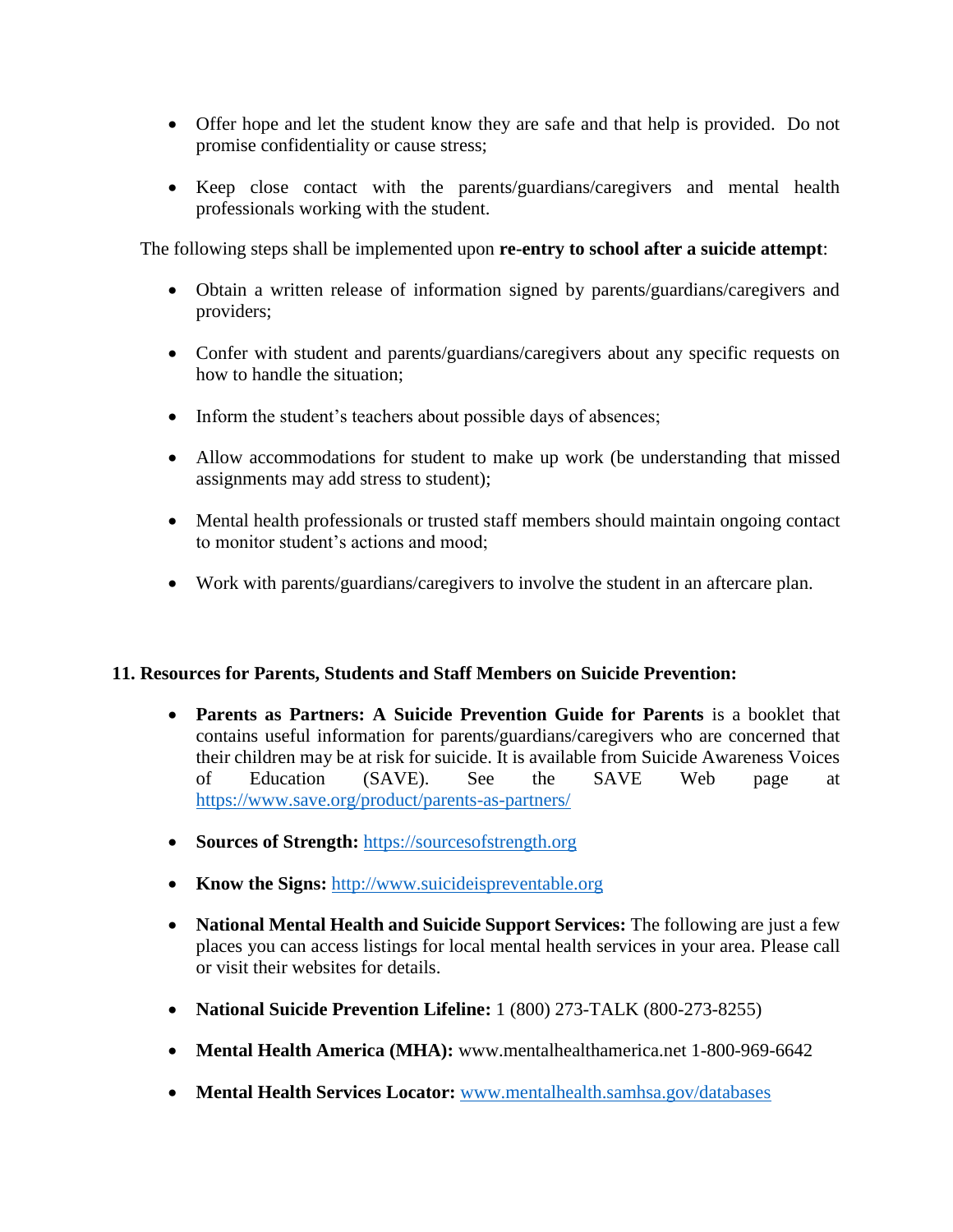- **American Foundation for Suicide Prevention** [www.afsp.org](http://www.afsp.org/)
- **American Association for Suicide Prevention** [www.suicidology.org](http://www.suicidology.org/)
- **Center for Disease Control & Prevention** [www.cdc.gov/ViolencePrevention/suicide](http://www.cdc.gov/ViolencePrevention/suicide)
- **Healthy Place** [www.healthyplace.com](http://www.healthyplace.com/)
- **Jed Foundation** www.jedfoundation.org
- **National Federation of Families for Children's Mental Health** [www.ffcmh.org](http://www.ffcmh.org/)
- **National Alliance on Mental Illness (NAMI)** www.nami.org 1-800-950-NAMI (6264)
- **The Trevor Lifeline** www.thetrevorproject.org 1-866-488-7386
- **National Institute of Mental Health (NIMH) -** [www.nimh.nih.gov](http://www.nimh.nih.gov/)
- **Strength of US** [www.strengthofus.org](http://www.strengthofus.org/)
- **Substance Abuse and Mental Health Services Administration (SAMHSA)**  [www.samhsa.gov/prevention/suicide.aspx](http://www.samhsa.gov/prevention/suicide.aspx)
- **Suicide Awareness Voices of Education (SAVE) [www.save.org](http://www.save.org/)**
- **Suicide Prevention Action Network USA** [www.spanusa.org](http://www.spanusa.org/)
- **Suicide Prevention Resource Center (SPRC) -** www.sprc.org

## **Book Resources for Parents: Mental Health and Resilience**

- Beardslee, William. Out of the Darkened Room: When a Parent is Depressed: Protecting the Children and Strengthening the Family. 2002.
- Rapee, Ronald et al. Helping your anxious child: A step by step guide. 2000.
- Manassis, Katharina & Levac, Anne Marie. Helping your teenager beat depression: A problem-solving approach for families. 2004.
- Lezine, DeQuincy and Brent, David. Eight Stories Up: An Adolescent Chooses Hope over Suicide. 2008.
- Bourne, Edward. The Anxiety & Phobia Workbook. 2005.
- Riera, Michael. Uncommon Sense for Parents with Teenagers. 2004.